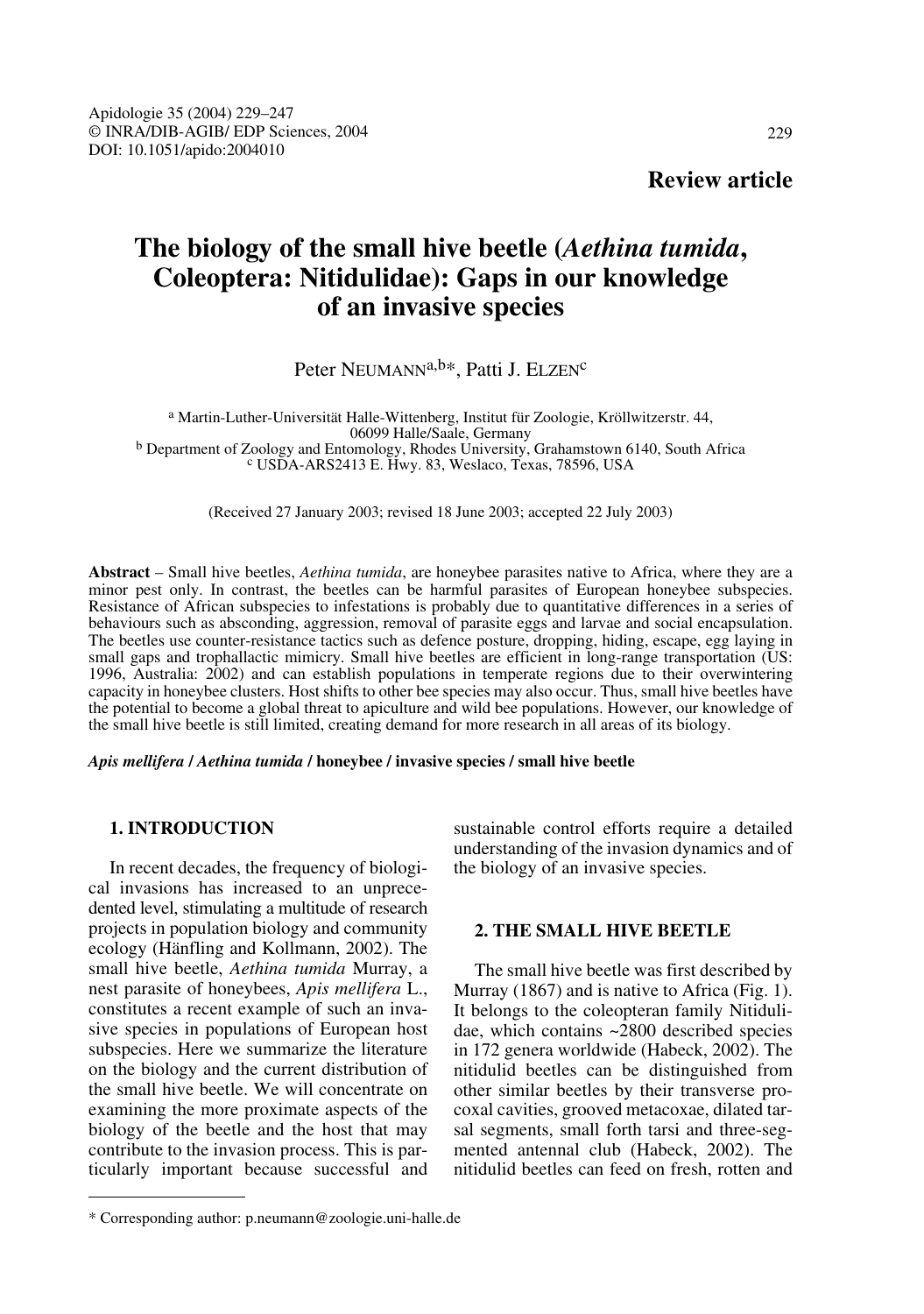

dried fruits, plant juices, carrion, crops and on flowers (Lin et al., 1992; Fadamiro et al., 1998; Hepburn and Radloff, 1998; Smart and Blight, 2000; Wolff et al., 2001). The natural history and morphology of *A. tumida* were described by Lundie (1940) and Schmolke (1974).

## **2.1. Pest status and putative life cycle in Africa (Fig. 2)**

Here we focus on the life cycle aspects necessary to understand and control the beetle. Other features are reported in more detail elsewhere (Lundie, 1940, 1951, 1952a, b; Schmolke, 1974; Hepburn and Radloff, 1998; Elzen et al., 2000c; Hood, 2000; Pettis and Shimanuki, 2000; Flügge, 2001; Neumann et al., 2001a, b; Swart et al., 2001; Ellis et al., 2002b, c, d). In its native range, the small hive beetle is usually a minor pest only, because successful reproduction appears most successful in weak, stressed colonies or in recently abandoned honeybee nests and is far less common in strong colonies (Lundie, 1940; Schmolke, 1974; Hepburn and Radloff, 1998; Fig. 2). In Africa, the main problems associated with the beetles are in the destruction of stored bee products (Lundie, 1940; Schmolke, 1974; Fig. 2), which most likely result from a **Figure 1.** Records of the small hive beetle in Africa (March 2003): 1- South Africa: Walter (1939a, b); Lundie (1940, 1951, 1952a, b); May (1969); Anderson et al. (1983); 2- Botswana: Phokedi (1985); 3- Zimbabwe: Mostafa and Williams (2000); 4- Zambia: Clauss (1992); 5- Angola: Rosário Nunes and Tordo (1960); 6- Tanzania: Smith (1960); Ntenga (1970); Ntenga and Mugongo (1991); 7- Democratic Republic of Congo: Aurelien (1950); Dubois and Collart (1950); 8- Congo Republic: Castagné (1983); 9- Uganda: Roberts (1971); 10- Kenya: Mostafa and Williams (2000); 11- Ethiopia: Mostafa and Williams (2000); 12- Eritrea: Mostafa and Williams (2000); 13- Central African Republic: Lepissier (1968); 14- Nigeria: Mutsaers (1991); 15- Ghana: Gorenz (1964); Adjare (1990); 16- Guinea Bissau: Svensson (1984); 17- Senegal: N'diaye (1974); 18- Egypt: Mostafa and Williams (2000), probably recently introduced (see Chap. 3.2).

lack of bee populations to guard against reproduction. However, neither the beekeeping terms "weak/stressed" vs. "strong/unstressed" colonies nor the actual levels of beetle reproduction in such colonies have been rigorously quantified yet. This appears of prime importance to understand the biology of *A. tumida*.

Strong African honeybee colonies, even if heavily infested (Neumann et al., 2001b; Neumann and Härtel, 2004), can usually prevent or postpone successful beetle reproduction (Hepburn and Radloff, 1998; Fig. 2). In such colonies small hive beetles usually have to wait until non-reproductive swarming (= absconding or migration, Hepburn and Radloff, 1998; see 4.8) leads to recently abandoned nests (Fig. 2). Massive aggregations of small hive beetles and/or heavy infestations appear to induce absconding in Africa (Fig. 2). But neither beetle-induced absconding nor the potential effects of colony movements on levels of infestation and parasite population sizes are well understood (see 4.8). This seems highly relevant because parasite population sizes may trigger pest severity. The underlying reasons for the occurrence of beetle aggregations are also unclear (see 4.9).

Host finding (see 4.1) and intrusion into the colony (see 4.2) are most relevant for the invasion process (Fig. 2), but neither the actual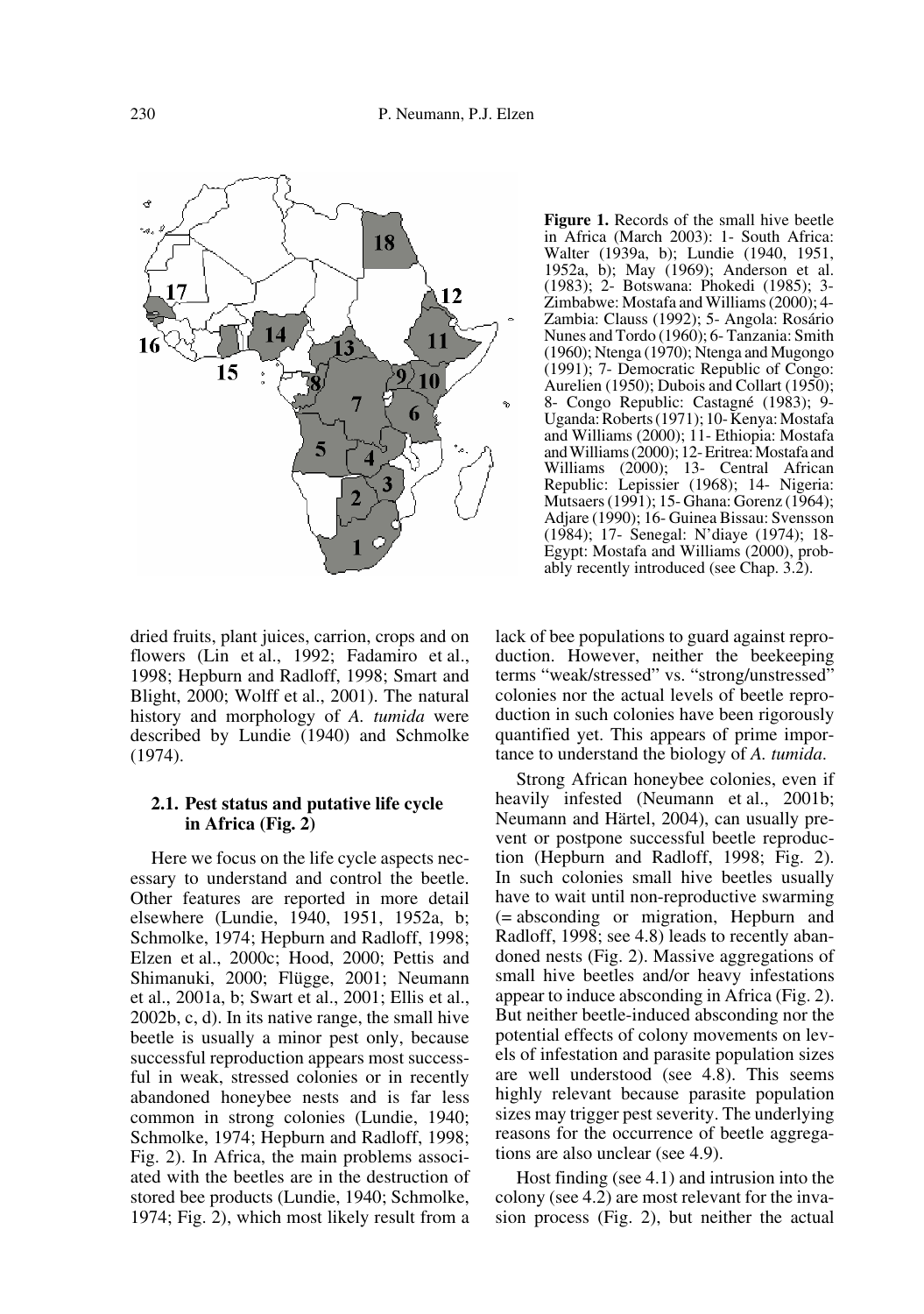

**Figure 2.** Putative life cycle of the small hive beetle (dotted lines = rare events or unclear; dashed lines and dashed box = colonies of European honeybee subspecies only).

cues nor the underlying mechanisms have been identified yet. Female beetles oviposit in the host colonies (see 4.7). The emerging larvae (see 4.7) develop until the wandering stage and then leave the nest for pupation in the soil (Fig. 2). While the adults have little impact on the colony, the larvae can cause severe damage to combs (Lundie, 1940; Schmolke, 1974), often resulting in the full structural collapse of the nest (Hepburn and Radloff, 1998). Newly emerged adults invade host colonies, thereby completing the life cycle of *A. tumida* (Fig. 2). In the laboratory, the life cycle can also be completed on fruits (see 2.2) and in bumble bee colonies (see 5; Fig. 2). However, the level of reproduction and feeding on fruits in the wild has not been studied, which seems important to investigate this potential transmission pathway. Likewise, the ability of small hive beetles to infest bumble bee colonies in the field is unknown. This should be investigated to evaluate the potential impact of small hive beetles on wild bumble bee populations.

## **2.2. Alternative food sources**

Small hive beetles may use fruits as alternative food sources (Schmolke, 1974; Eischen et al., 1999; Ellis et al., 2002c) in the absence of honey bee colonies, e.g. following removal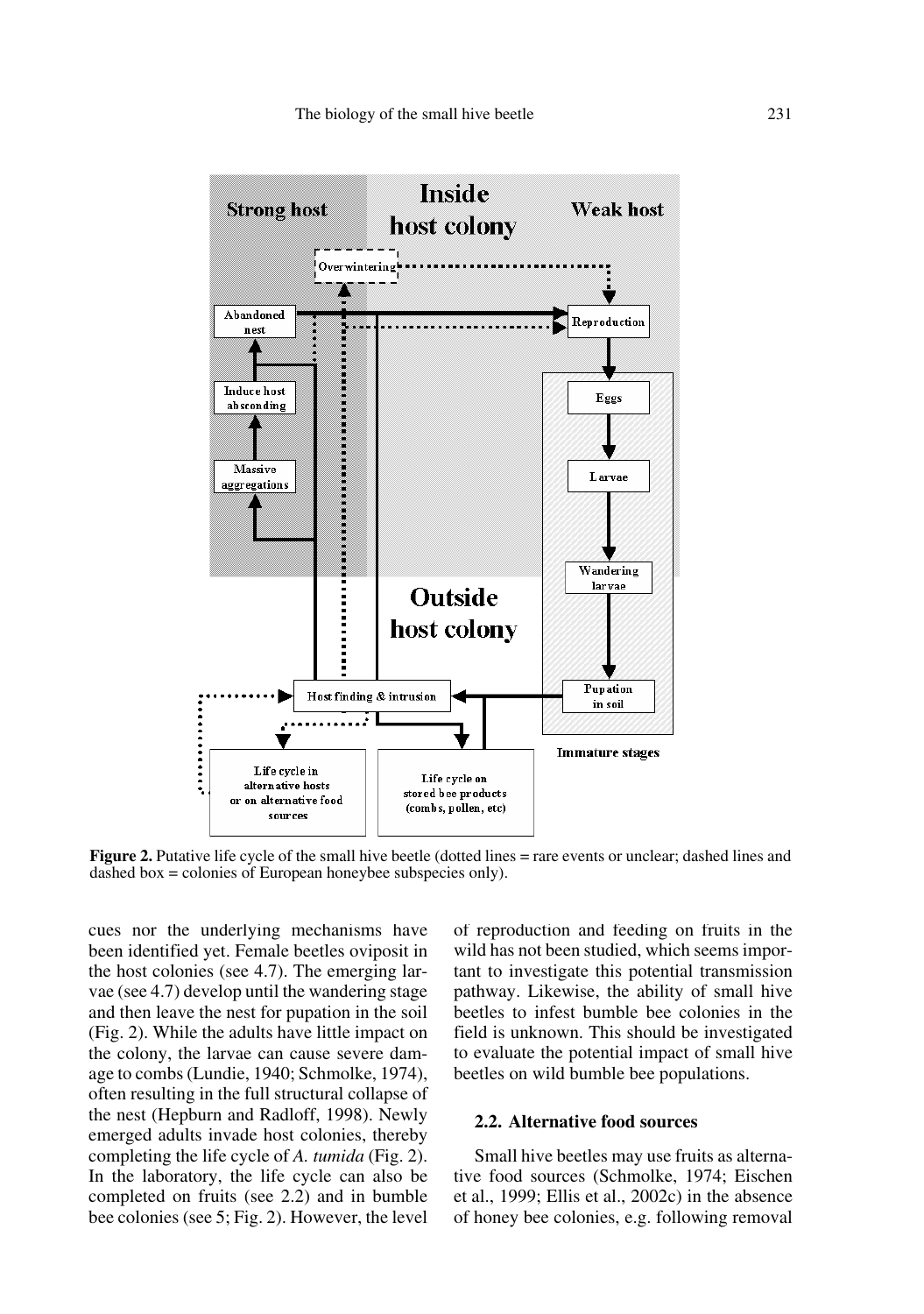

of colonies in migratory beekeeping (Eischen et al., 1999). Moreover, a complete life cycle can be achieved on fruits (Ellis et al., 2002c; Fig. 2). However, although larvae develop normally on avocado, cantaloupe, grapefruit and some other fruit with over 500 beetles observed in one cantaloupe (Eischen et al., 1999), the number of offspring per breeding couple is significantly lower than on bee products such as pollen (Ellis et al., 2002c). Furthermore, small hive beetles have never been observed to reproduce or even feed on fruits in the field in South Africa (M.F. Johannsmeier, unpublished data). Likewise, there are no reports that small hive beetles are a crop pest in Southern Africa (M.F. Johannsmeier, unpublished data). Therefore, reproduction on fruits appears to be rare if not absent in natural populations. This might be related to the different reproductive success on different diets (Ellis et al., 2002c). Although successful reproduction is in principal possible on other diets, small hive beetles should prefer honeybee colonies whenever possible to maximize their reproductive output. However, the actual amount of small hive beetle reproduction on fruits has never been rigorously investigated in the field. Therefore, we cannot completely exclude that the presence of an abundant food source other than honeybee colonies may serve as a refuge for the small hive beetle and as a source of further infestations.

**Figure 3.** Current distribution of the small hive beetle in the USA (March 2003; J. Pettis [USDA], unpublished data). It has been reported in 29 states so far (year reported in brackets): 1- Florida (1998), 2- South Carolina (1998), 3- Georgia (1998), 4- North Carolina (1998), 5- New Jersey (1999), 6- Maine (1999), 7- Pennsylvania (1999), 8- Minnesota (1999), 9- Iowa (1999), 10- Wisconsin (1999), 11- Massachusetts (1999), 12- Ohio (1999), 13- Michigan (1999), 14- Louisiana (2000), 15- New York (2000), 16- North Dakota (2000), 17- Tennessee (2000), 18- Indiana (2000), 19- Vermont (2000), 20- Maryland (2001), 21- Virginia (2001), 22- Delaware (2001), 23- Illinois (2001), 24- Missouri (2001), 25- Mississippi (2001), 26- Arkansas (2002), 27- Alabama (2002), 28- Kentucky (2002), 29- W. Virginia  $(2003)$ ; dark area = severe damage.

# **3. CURRENT DISTRIBUTION, PEST STATUS AND PUTATIVE LIFE CYCLE IN POPULATIONS OF EUROPEAN HONEYBEES**

# **3.1. Current distribution and pest status in the USA**

The first confirmed detection of small hive beetles in the US was in St. Lucie, Florida in June 1998, as identified by the Florida Department of Agriculture and Consumer Services (Hood, 2000; Sanford, 2002). Earlier, unidentified specimen were collected in Charleston, South Carolina, in November 1996 (Hood, 1999a). The introduction of the small hive beetle into the USA was thought to have been through South Carolina and from there to Georgia and Florida (Hood, 2000). Since then, the small hive beetle has extended its range from 18 states by the end of 2001 (Hood, 2001), over 25 states in April 2002 (Evans et al., 2003), to 29 states in March 2003 (Fig. 3). This rapid spread is likely to result from natural range expansion and movement of infested honeybee colonies, migratory beekeeping, package bees and beekeeping equipment (Delaplane, 1998). Mt-DNA sequence analyses of the small hive beetle from the US and South Africa indicate that the populations on both continents belong to a single species,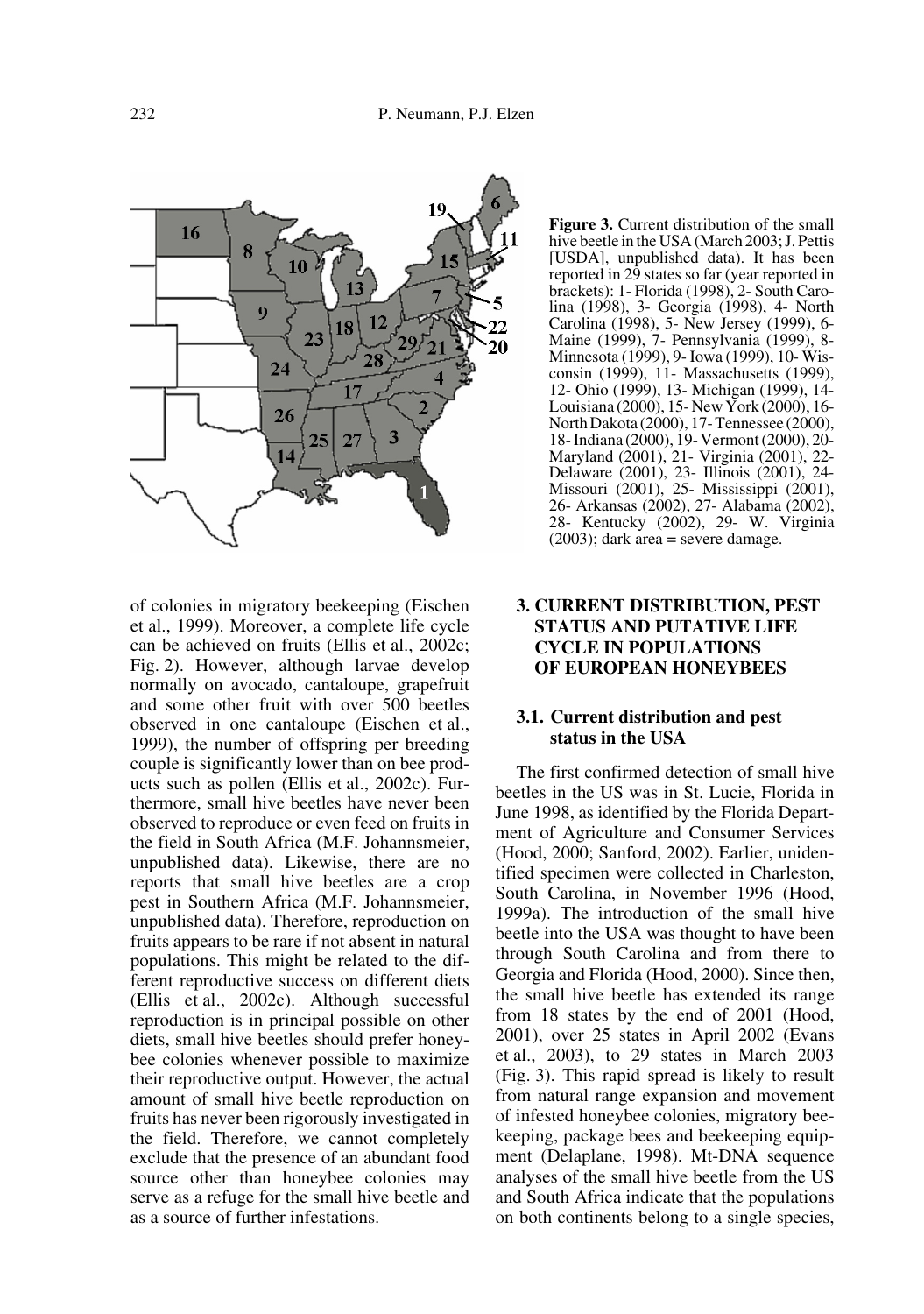

although it is not clear whether a single or multiple introductions occurred (Evans et al., 2000, 2003). Even strong colonies of European honeybee subspecies can be taken over and killed by small hive beetles in the US (Sanford, 1998; Elzen et al., 1999a, b). The state most severely affected by the small hive beetle has been Florida (Elzen et al., 2002; Fig. 3) and the damage to local apiculture can be serious (Elzen et al., 2000b). Indeed, only in 1998 in Florida losses were estimated to be in excess of \$3 million (Ellis et al., 2002c).

## **3.2. Current distribution and pest status in Australia and Egypt**

In July 2002 beetle damage was noticed in a nucleus colony in New South Wales (M. Duncan, unpublished data). The beetles were identified as *A. tumida* in October 2002 (Animal Health Australia, 2003). In March 2003, the small hive beetle is still fairly restricted in its occurrence (D. Anderson [CSIRO], M. Beekman, P. Boland [Biosecurity Australia], L. Cook [NSW Agriculture] and M. Duncan, unpublished data; Fig. 4). At present, the beetle is causing no noticeable losses (D. Anderson [CSIRO], unpublished data). In contrast to the US, strong colonies don't collapse with the beetle (D. Anderson [CSIRO], M. Duncan, unpublished data).

**Figure 4.** Current distribution of the small hive beetle in Australia (March 2003; shaded areas and arrow = small hive beetle infestations; picture courtesy of P. Boland, modified).

In Egypt, small hive beetles were first detected in Etaie Al-Baroud (~110 km North-West of Cairo) in Summer 2000 (Mostafa and Williams, 2000). Since then, the small hive beetle was also found in other apiaries along the Nile Delta (A.M. Mostafa, unpublished data). *A. tumida* is probably not endemic to Egypt (H.R. Hepburn, A.M. Mostafa and B. Schricker, personal communications). In order to clarify whether the small hive beetle is native to Egypt or has been introduced, it seems necessary to investigate its distribution in upper Egypt, which is more close to its sub-Saharan endemic region (Fig. 1). At present, reports on the small hive beetle in both Australia and Egypt are largely anecdotal and more detailed studies are urgently required.

# **3.3. Putative life cycle in colonies of European honeybees (Fig. 2)**

There seems to be two differences in the putative life cycle of small hive beetles in colonies of European honeybee subspecies in the US (Fig. 2).

## *3.3.1. Overwintering capacity (Fig. 2)*

European honeybee subspecies form a winter cluster in colder climates to survive longer periods of cold weather conditions (Gates, 1914; Corkins, 1930), a behaviour which is not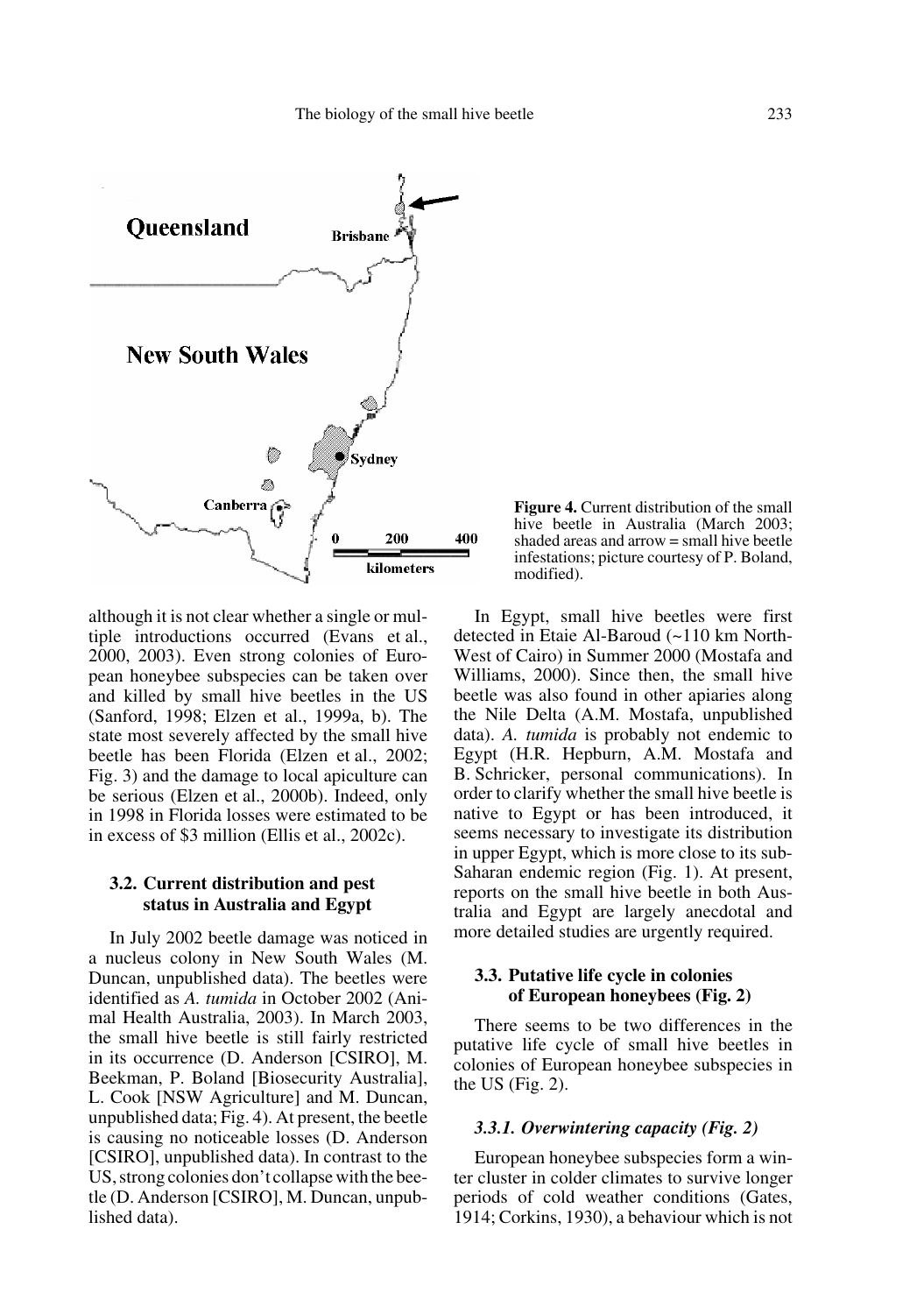expressed in African subspecies (Hepburn and Radloff, 1998). Despite its tropical origin, adult small hive beetles can overwinter within such clusters (Elzen et al., 1999a; Hood, 2000), where >300 beetles have been reported in small clusters (Pettis and Shimanuki, 2000). This is quite surprising, even in light of low aggression levels by the European bees (Elzen et al., 2001). It seems as if small hive beetles have adapted to temperate climates by exploiting the cluster behaviour of European subspecies. Thus, although  $-12$  °C for 24 hours is reported to kill all life stages of the beetle (Hood, 1999b), it is obvious that small hive beetles are able to survive in colder climates and have the potential to establish populations across a significant part of the US (Evans et al., 2003). Indeed, there are established beetle populations as far North as Ohio (Evans et al., 2003). More detailed studies are required to understand how small hive beetles can survive in the winter clusters. However, the establishment of beetle populations alone cannot explain the severe effects of infestations in US honeybee populations.

## *3.3.2. Life history short-cut (Fig. 2)*

In contrast to African subspecies, even strong colonies of European honeybee subspecies can be taken over and killed by small hive beetles in the US (Sanford, 1998; Elzen et al., 1999a, b; Fig. 2). Weakened and stressed colonies may even succumb within two weeks (Wenning, 2001). Thus, successful reproduction of the parasite seems to be more common in strong European colonies in the US (Fig. 2). It seems as if small hive beetles in European colonies in the US do not have to wait for recently abandoned nests or for favourable time windows (see Mutsaers, 1991). This constitutes a short-cut in the life history enabling successful reproduction more often than in African host populations.

What are the underlying reasons for such a life history short-cut? It might well be that European honeybee subspecies lack behavioural resistance mechanisms and therefore the small hive beetle is a serious threat. Indeed, the presence of large numbers of small hive beetles in African honeybee colonies does not significantly affect adult bee populations, brood area and foraging behaviour although small hive beetle presence significantly lowered all of these variables in European colonies (Ellis et al., 2003a). This indicates that behavioural characteristics are important to understand resistance towards small hive beetle infestations. In the following chapters we will address such behaviours in detail.

# **4. BEHAVIOURAL INTERACTIONS BETWEEN HOST AND PARASITE**

#### **4.1. Host finding (Fig. 2)**

Adult small hive beetles are active flyers (Elzen et al., 1999b, 2000c) and individuals or occasionally swarms (Tribe, 2000) can infest honeybee colonies. It has been stated (Wenning, 2001), that small hive beetles can detect colonies under stress, e.g. due to disease or management techniques such as splitting, and that they are able to detect such colonies from a distance of about 13–16 km. Detection of stressed colonies might be adaptive in Africa, where reproduction is more likely in such colonies than in unstressed ones (Hepburn and Radloff, 1998). However, the actual mechanism which might allow small hive beetles to detect stressed colonies over large distances is unclear (see 4.9). Baited trap studies show that a combination of honey/pollen and adult bees is highly attractive to flying beetles, whereas adult bees alone are less attractive and brood, hive products and infested combs alone are not attractive (Elzen et al., 1999b). This indicates that an intact honeybee colony with food storage is most likely the preferred breeding place of small hive beetles.

## **4.2. Host intrusion (Fig. 2)**

Honeybee colonies have highly specialized guard bees, that carefully scrutinize incoming individuals (Ribbands, 1953). However, the adult beetles can intrude strong honeybee colonies as well as weak ones with equal impunity (Lundie, 1940). Nevertheless, fewer beetles intruded into colonies with reduced entrances (Ellis et al., 2002a), suggesting that guard bees are capable of preventing intrusion at least to some degree. Beekeeping activities such as frequent inspections appear to facilitate beetle intrusion into host colonies. Some colonies have been reported to collapse after beekeepers have united them with other highly-infested supers (Sanford, 2002).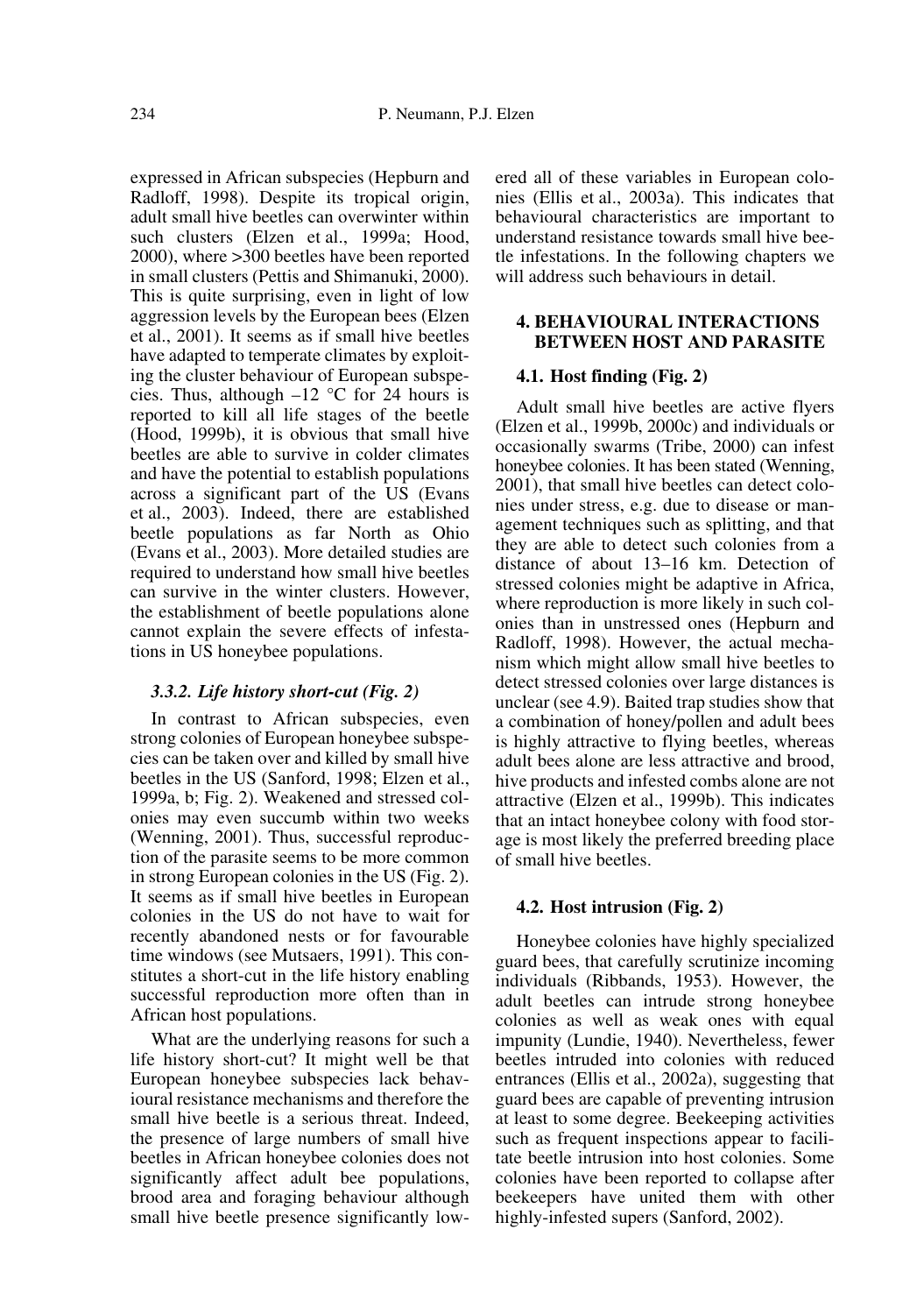## *4.3.1. Host tactics*

*A. m. scutellata* and *A. m. capensis* protect themselves by active aggression towards both the adults and larvae (Lundie, 1940; Elzen et al., 2001; Neumann et al., 2001b). The bees try to bite or sting the adults but usually with only little success (Lundie, 1940; Elzen et al., 2001; Neumann et al., 2001b; Swart et al., 2001). In the few cases, when the adult beetles are decapitated (Neumann et al., 2001b) or extremities are removed (Schmolke, 1974), they are thrown out of the hive (Lundie, 1952b). Observations that small hive beetles can live for long periods of time even in strong colonies with relative impunity (Lundie, 1940) also suggest that aggression is not very effective in killing the beetles. This may be partly due to the hard exoskeleton (Lundie, 1940) but also due to the following defence tactics of the adult beetles.

## *4.3.2. Parasite tactics*

#### *4.3.2.1.Defence posture*

When attacked, the adults can perform a turtle-like defence posture (Lundie, 1940; Schmolke, 1974; Neumann et al., 2001b). While exhibiting this defence posture the beetle stays motionless and tucks its head underneath the pronotum with the legs and antennae pressed tightly to the body (much like withdrawal in a turtle, Neumann et al., 2001b).

#### *4.3.2.2.Running*

Beetles usually move very quickly out of the range of bees (Schmolke, 1974; Neumann et al., 2001b).

#### *4.3.2.3.Dropping*

The beetles can deliberately drop from the combs to escape pursuit (Schmolke, 1974).

#### *4.3.2.4.Hiding*

Inside of the nest cavity, the adults typically hide in small cracks (Schmolke, 1974; Neumann et al., 2001b), under the bottom board of commercial hives (Lundie, 1940) or in cells (Schmolke, 1974; personal observations). While hiding in cells, small hive beetles usually stay motionless at the bottom (Lundie, 1940; Schmolke, 1974). When field colonies are inspected, the adult beetles are often seen moving from one hiding place to another one nearby (Lundie, 1940; Swart et al., 2001). This also happens on a regular basis in observation hives (Neumann et al., 2001b).

Nevertheless, although aggression is not very effective in killing the beetles, it may contribute to resistance. African honeybees show significantly more investigative contact and aggression behaviour to the adults than European ones (Elzen et al., 2001). About 1/3 of all encounters between African bees and adult beetles resulted in attacks by the workers, whereas this was only 1.4% in European bees (Elzen et al., 2001). Therefore, the adult beetles are probably under constant harassment in an African colony, which may minimize beetle reproduction.

#### **4.4. Social encapsulation**

#### *4.4.1. Host tactics*

Sometimes the bees succeed in "corralling" (Elzen et al., 2000a, b) or "herding" (Swart et al., 2001) the adult beetles into specific corners, preventing them from moving freely over the combs. When such beetles are corralled, or when they actively hide in small gaps (Schmolke, 1974; Neumann et al., 2001b), they are often encapsulated in propolis confinements (*A. m. scutellata*: Hepburn and Radloff, 1998; *A. m. capensis*: Neumann et al., 2001b; Solbrig, 2001; Ellis et al., 2003b). This is not an artefact of observation hives because social encapsulation also occurs in normal field colonies (Neumann et al., 2001b). Corralling behaviour has never been observed in field colonies or natural nests. While it seems logically to assume that corralling occurs because it is a necessary part of social encapsulation, its occurrence can only bee inferred at this point.

During the encapsulation process, workers add propolis around detected hidden or corralled beetles and completely encapsulate most of them (Neumann et al., 2001b). The bees have a sophisticated tactic for limiting beetle escape during encapsulation (Neumann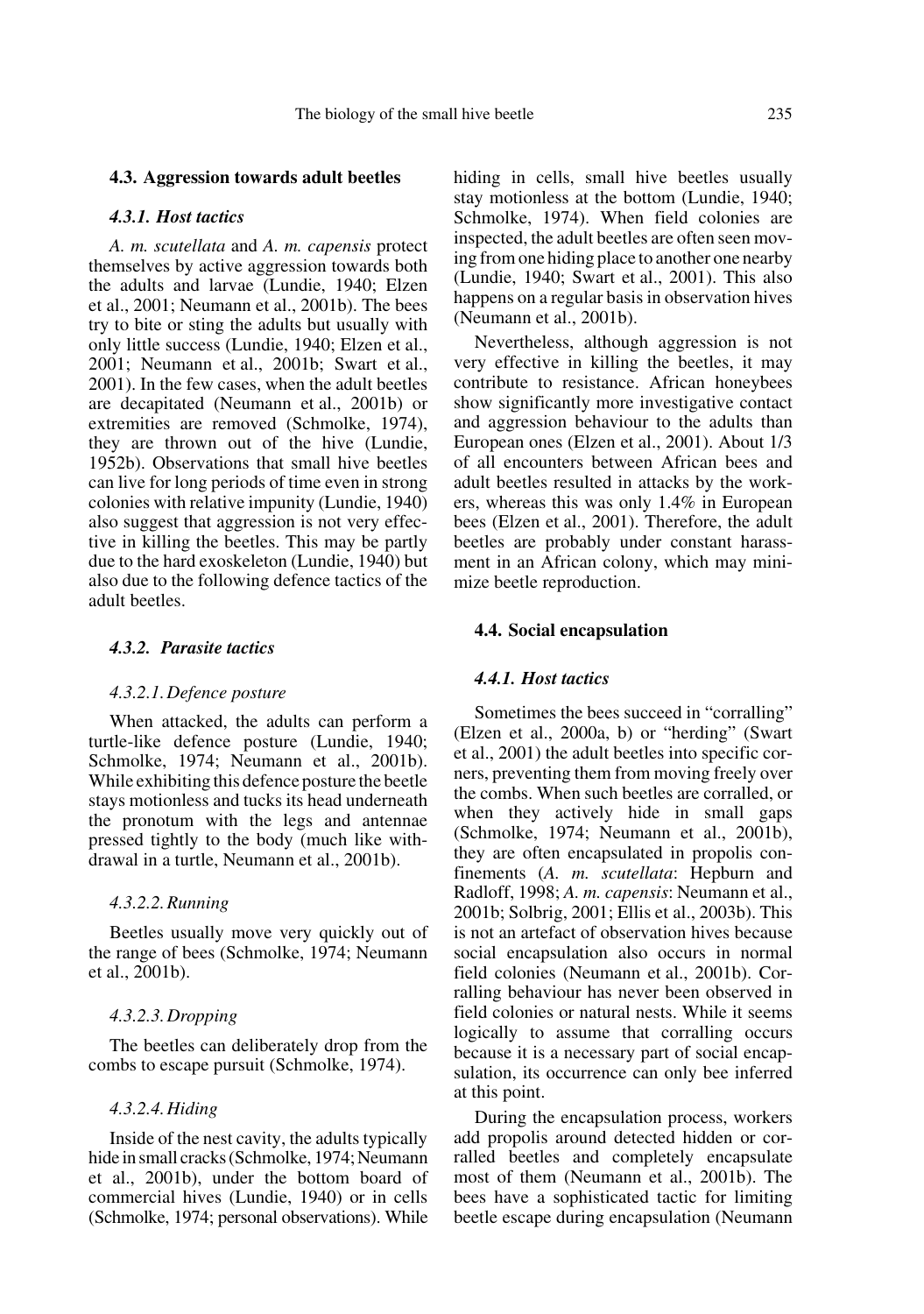et al., 2001b). While some workers add propolis, one or more others continuously guard the beetles in both open and closed confinements day and night for up to 57 days (Neumann et al., 2001b). The guard workers continuously attack the beetles when they move to the edges of still open confinements and thus keep them imprisoned (Neumann et al., 2001b). Social encapsulation may be an additional factor for preventing or postponing successful reproduction of the parasite.

However, social encapsulation also occurs in susceptible European honeybee subspecies (Ellis et al., 2003c). Because the use of propolis is more abundant in African subspecies compared to European ones (Hepburn and Radloff, 1998) social encapsulation may be more efficient and/or more common in African honeybee colonies. Indeed, the number of confinements per colony and encapsulated beetles in these prisons were both lower in European colonies (Ellis et al., 2003c) than in African ones (Neumann et al., 2001b). Moreover, European honeybees guard prisons significantly longer than Cape honeybees (Ellis et al., 2003b). However, the underlying reasons for this or its effect on beetle survival and/or colony performance are unknown. African bees are more aggressive towards the small hive beetle (Elzen et al., 2001). Therefore, African prison guards may be more efficient in preventing beetle escape (Neumann et al., 2001b). Clearly, more detailed studies are necessary to evaluate to what extent social encapsulation triggers resistance towards small hive beetle infestations.

#### *4.4.2. Parasite tactics*

Some beetles manage to escape encapsulation at night (Neumann et al., 2001b), possibly because honeybees are generally less active at night (Moritz and Kryger, 1994). Matings in prisons and cannibalism among small hive beetles were also observed (Neumann et al., 2001b), which might enhance their survival in large prisons. Despite no access to food in the combs, imprisoned beetles may survive for two months or longer (Neumann et al., 2001b). However, their survival is not due to metabolic reserves, because starved beetles die within a fortnight (Flügge, 2001; Ellis et al., 2002c). The beetles approach the prison guard bees, extend their heads towards and make antennal

contact with the bees thus mimicking normal honeybee trophallaxis (Korst and Velthuis, 1982). Often workers respond with aggression, so it may take several attempts before the bees regurgitate food (Ellis et al., 2002d). Thus, long term survival of small hive beetles in prisons is probably also derived from behavioural mimicry (Ellis et al., 2002d).

#### **4.5. Patrolling**

Despite frequent searching, only few small hive beetles can be seen on the combs of strong colonies (Schmolke, 1974). This indicates that such colonies are able to prevent small hive beetle intrusion in the comb area at least to some degree by guarding this area. This comb guarding behaviour (= patrolling; Swart et al., 2001) seems to be more efficient in strong colonies due to the higher density of bees in the nest (Lundie, 1952b; Swart et al., 2001). Lundie (1952a) stated: "Any factor which so reduces the ratio of the population of a colony of bees to its comb surface that the bees are no longer able to protect the comb surface adequately is a precursor to the ravages of both the wax moth and *Aethina tumida*". The patrolling behaviour seems particularly well expressed in the brood area of the colony (Schmolke, 1974; Solbrig, 2001) but less well expressed in the outer frames and honey supers (personal observations). This might explain, why adult beetles may oviposit on outer frames and why larvae can appear on them after transport to the honey house. It appears as if the host becomes alerted by newly intruded beetles (Schmolke, 1974). We conclude that protection of the combs via patrolling/high bee density might contribute to resistance. However, this potential impact needs to be investigated in future studies.

## **4.6. Worker aggregation and cell content removal**

When beetles manage to intrude into the comb area and hide in cells, African workers rapidly aggregate around them (S. Härtel and P. Neumann, unpublished data; W.R.E. Hoffmann, unpublished data). Then, the workers remove the contents of nearby honey, pollen and brood cells to get access to the hidden beetles (Schmolke, 1974; personal observations).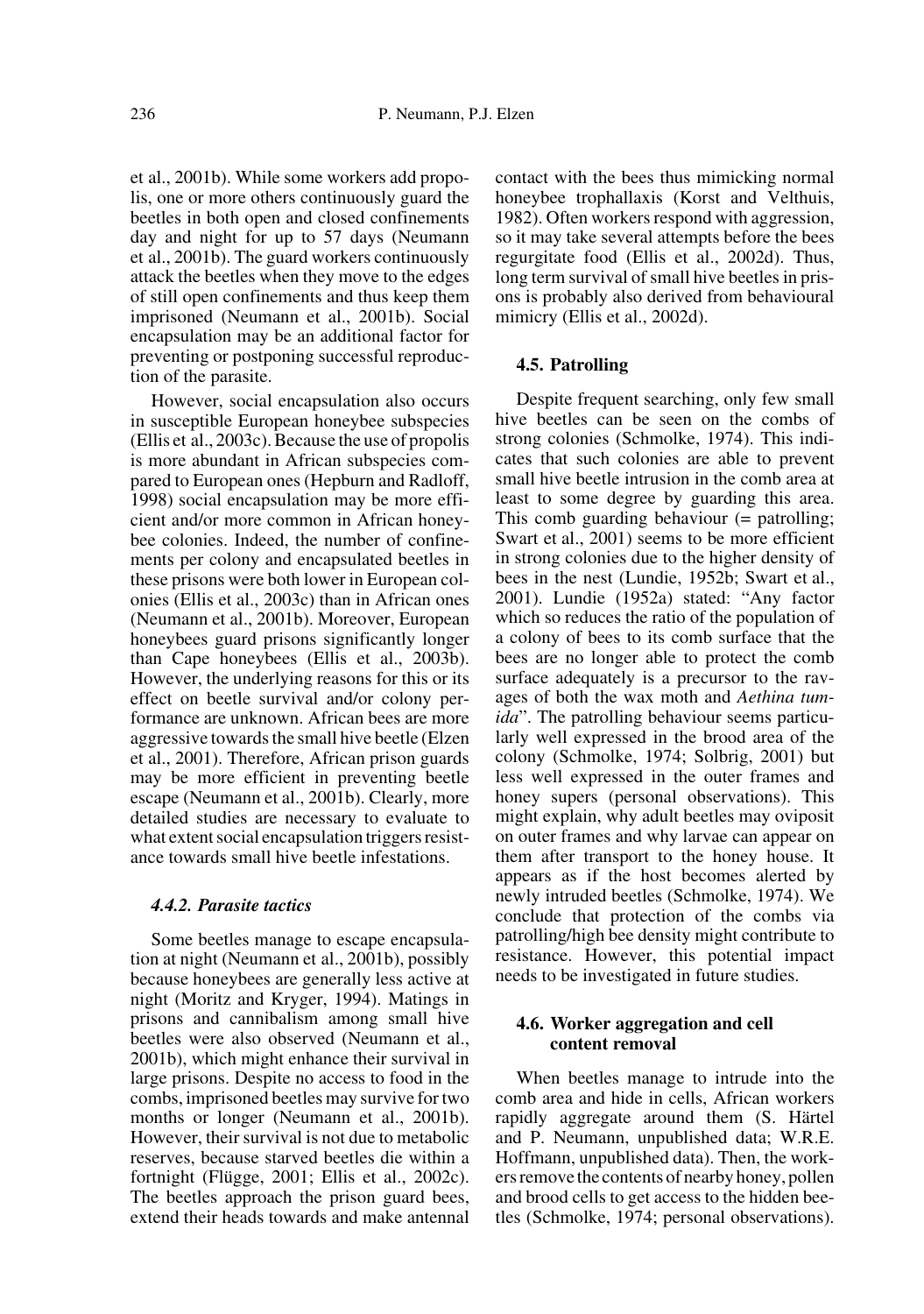The bees get extremely agitated until the small hive beetle is finally removed from the comb area (personal observations) or deliberately shows the dropping behaviour (Schmolke, 1974). This behaviour may minimize small hive beetle oviposition on the combs.

# **4.7. Removal of small hive beetle eggs and larvae**

## *4.7.1. Parasite tactics*

Female beetles oviposit in batches or irregular clutches (Lundie, 1940; Schmolke, 1974) of up to 210 eggs (mean =  $14 \pm 20$  eggs; S. Härtel and P. Neumann, unpublished data) throughout the hive, but seem to prefer small gaps and the bottom of cells (Lundie, 1940; Schmolke, 1974). At initial stages of infestation, when no larvae are present, females significantly oviposit in cracks rather than on the combs (S. Härtel and P. Neumann, unpublished data). Nevertheless, females can also oviposit on the combs, because super frames of infested colonies quickly show larvae after transport to the honey house (Lundie, 1940). On the combs oviposition seems to preferentially occur in pollen cells (>30 small larvae per cell; Lundie, 1940), probably because reproductive success can be very high on a pollen diet alone (Ellis et al., 2002c). The number of eggs laid per female is high in the first 24 hours after infestation  $(69 \pm 15$  eggs; S. Härtel and P. Neumann, unpublished data). Schmolke (1974) estimated about 1000 eggs per female in a three to four month period, after which oviposition declines. Oviposition of many eggs in gaps appears adaptive because survival chances for the offspring are enhanced (Neumann and Härtel, 2004).

# *4.7.2. Host tactics*

#### *4.7.2.1.Eggs*

It has been reported that African workers do remove small hive beetle eggs (Swart et al., 2001). This removal was recently studied in *A. m. scutellata* field colonies (Neumann and Härtel, 2004) by introduction of unprotected and protected eggs (laid in gaps). Whereas all unprotected eggs were removed within 24 hours, 66% of the protected eggs remained. This indicates that unprotected eggs are efficiently removed but also shows that eggs laid in gaps are likely to hatch (Neumann and Härtel, 2004).

#### *4.7.2.2.Larvae (jettisoning behaviour)*

Bees which get hold of a larvae can carry it out of the hive at some distance (~20 meters; Lundie, 1940; Schmolke, 1974). Sometimes there is a tug-of-war between two jettisoning workers tearing apart one larvae and resulting in both bees carrying out of the hive what they are holding (Schmolke, 1974). This jettisoning behaviour seems to be efficient (Lundie, 1952b) because all introduced larvae were removed within 24 hours in an observation hive study (Schmolke, 1974). Likewise, all larvae (N = 700) introduced into seven *A. m. scutellata* field colonies were ejected within 24 hours (Neumann and Härtel, 2004). Field observations also indicate that larvae are efficiently ejected by jettisoning workers (Lundie, 1940; Swart et al., 2001).

African workers respond quickly to the presence of small hive beetle offspring because 72% of the non-protected eggs and 49% of the larvae were removed within one hour after introduction (Neumann and Härtel, 2004; see also Schmolke, 1974). The removal was not correlated with colony phenotypes (size, amount of open and sealed brood, pollen and honey area; Neumann and Härtel, 2004). However, Neumann and Härtel (2004) only studied relatively strong, unstressed colonies. Thus, these studies should be repeated with weak/stressed colonies. We conclude that removal behaviour plays an important role for the apparent resistance of African honeybees. However, it is unknown to what extent European bees remove small hive beetle eggs and larvae. Because prevention of beetle reproduction seems crucial, this behaviour should be more deeply investigated in the future.

# **4.8. Colony mobility: absconding and migration**

African honeybee subspecies are much more mobile compared to European bees (Hepburn and Radloff, 1998). One can distinguish between two forms of non-reproductive swarming (Hepburn and Radloff, 1998).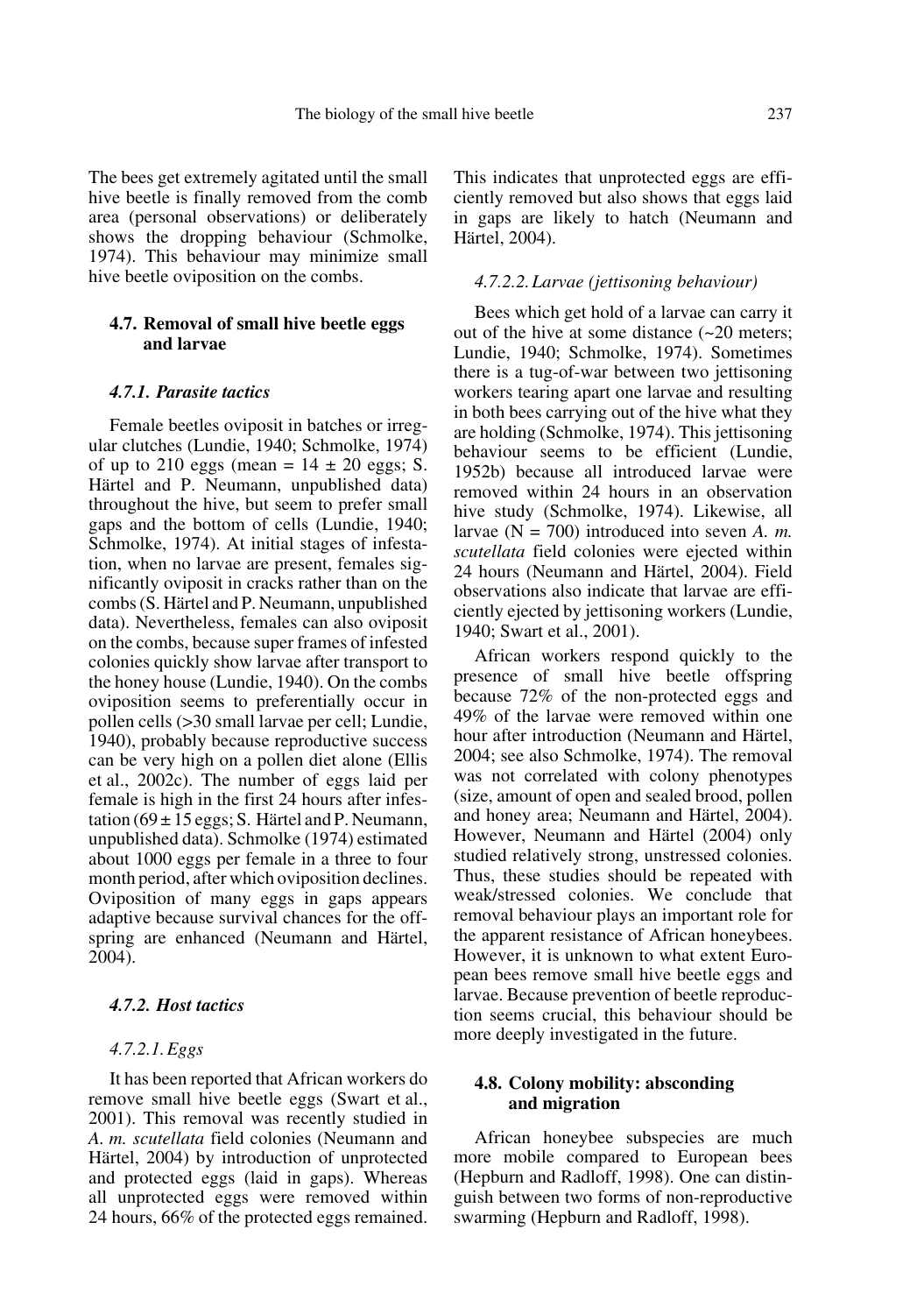#### *4.8.1. Absconding*

Absconding can be induced by severe disturbance, predation, and declining quality of the nest and/or nest cavity as well as by parasites (Hepburn and Radloff, 1998). The African subspecies are prone to absconding, queenright or not, and may abandon open and sealed brood and food stores as well (Hepburn and Radloff, 1998; Hepburn et al., 1999). African honeybee colonies can also respond to heavy small hive beetle infestations by absconding (Hepburn and Radloff, 1998; Fig. 2). However, it has also been shown that strong African colonies can tolerate large infestations with only minor colony level effects (Ellis et al., 2003a). Thus, it seems somehow contradictory that as if at times African colonies can tolerate large populations of small hive beetles, but at other times high infestation rates can induce abandonment of the nest. Several bees are probably involved in small hive beetle resistance (e.g. in prison guarding; Ellis et al., 2003b) when African colonies are heavily infested with hundreds of beetles (Neumann et al., 2001b; Neumann and Härtel, 2004). This might reduce colony efficiency in the long run because large scale infestations are a continuous and major predatory pressure on the honeybee nest (Hepburn and Radloff, 1998) and may favour beetle-induced absconding in Africa. Moreover, the occurrence of small hive beetle larvae and the resulting partial nest destruction and fermentation of the honey (Lundie, 1940) are also likely to play a role for beetle-induced absconding (M. Duncan, unpublished data; P. Neumann, unpublished data). There might be a seasonal pattern for beetle-induced absconding in Africa. Indeed, colony stress can be seasonal (Lundie, 1952b), e.g. it has been reported that small hive beetle damage may occur during the rainy season (Mutsaers, 1991). Finally, there might be an upper limit of infestation that can be tolerated, which is only exceeded in a few colonies due to massive beetle aggregations (see below). In any case, the underlying reasons for beetleinduced absconding are not fully understood yet and need further investigation.

#### *4.8.2. Migration*

Migration can be defined as a seasonally predictable phenomenon that may serve as an alternative to massive hoarding given the suitable flight temperatures and seasonal flowering of Africa (Hepburn and Radloff, 1998). Large scale migration of colonies without regard to reproduction are well documented for several African subspecies (Hepburn and Radloff, 1998). African colonies seem to prepare for migration by a reduction of egg-laying by the queen, waiting for the hatching of sealed brood, and consumption of stores (Hepburn and Radloff, 1998).

However, the distinction between the two forms is not absolute. There are also cases of "prepared" absconding (Hepburn and Radloff, 1998). This refers to only a few colonies in an apiary, while the majority stays behind, and can be regarded as migration on a small scale (Hepburn and Radloff, 1998). Similar to migration such colonies may also undergo preparation for nest desertion (see above). This behaviour has been recorded for several African subspecies (Hepburn and Radloff, 1998).

What are the effects of colony mobility on small hive beetle infestation levels and on parasite population densities? Any form of colony movement can be assumed to reduce colony levels of infestation with *A. tumida*, because the non-phoretic beetles are left behind. Moreover, the life cycle of the beetle is broken (Lundie, 1940). Reports that stationary hives were more vulnerable than hives that were moved on a regular basis (Lundie, 1940) point in that direction. On the other hand, recently abandoned nests after absconding, prepared absconding or migration are a breeding opportunity for small hive beetles because food stores and brood are not protected anymore. However, in such cases small hive beetles can be in strong competition with ants, which also exploit the recently abandoned nests (P. Neumann, personal observations). While both absconding and seasonal migration may interrupt the small hive beetle's life cycle, it seems that migration (in which food stores are consumed before departure) would have a much more serious limiting effect on beetle populations than disturbance induced absconding, in which large food reserves can be left behind. Thus, beetle population densities in Africa, where host colonies migrate seasonally, might be smaller compared to populations of European honeybee subspecies. This may partially explain different pest severities. However, not a single study has compared small hive beetle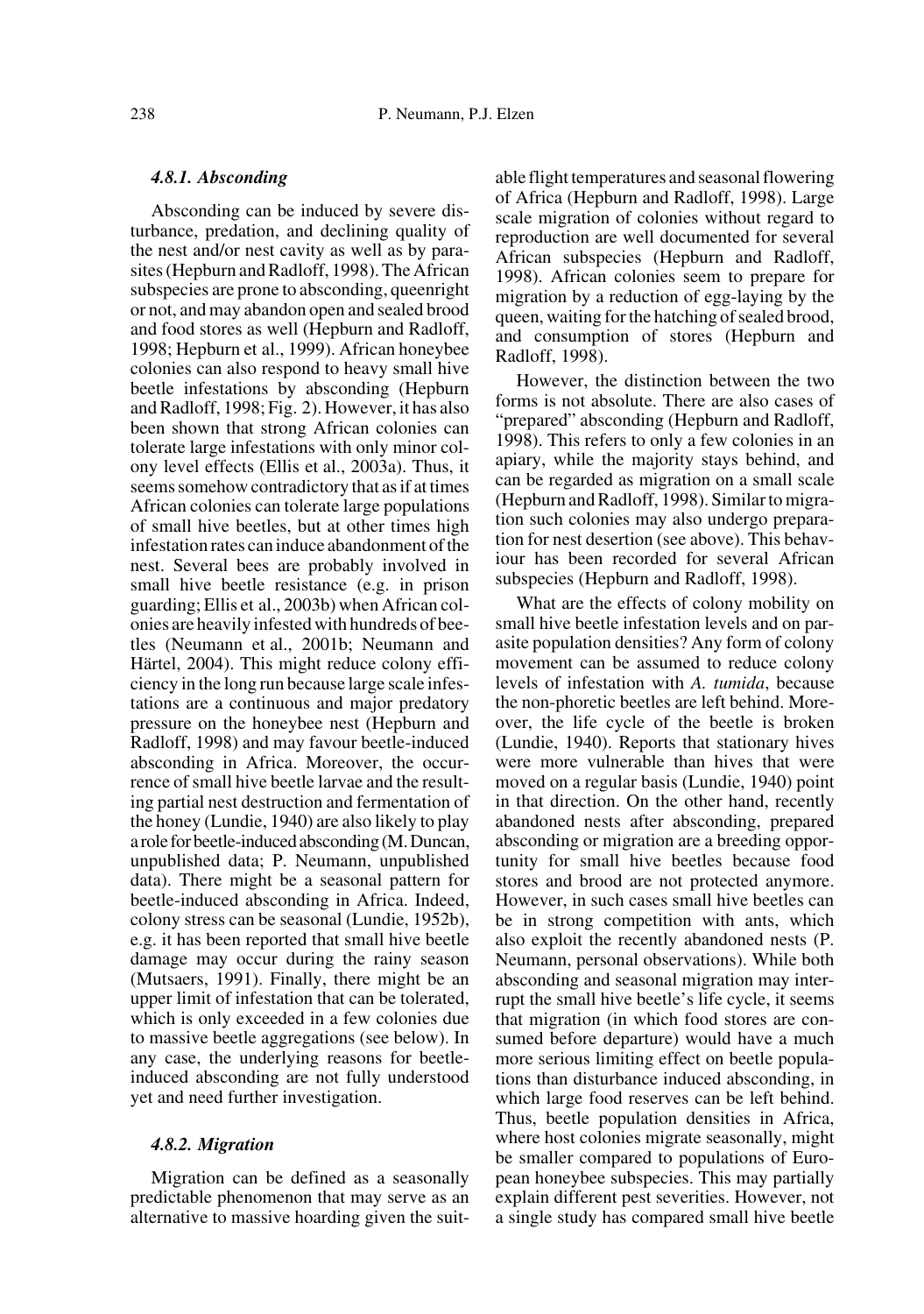population sizes between the endemic and new ranges.

Although absconding is rare in European bees (Ruttner, 1986), it is also induced in infested European colonies (Ellis et al., 2003a). Because African subspecies are more prone to absconding than European bees (Hepburn and Radloff, 1998), another reason for better small hive beetle resistance/less pest severity may be that African bees are somehow more efficient in preparation for absconding and/or respond earlier with nest abandonment. We recommend more detailed studies on the effects of absconding and seasonal migration in future studies.

## **4.9. Small hive beetle aggregation pheromone?**

Long range host finding of adults (Wenning, 2001) requires efficient cues. Furthermore, small hive beetle swarms can be occasionally observed in South Africa (Tribe, 2000). Massive aggregations of adult small hive beetles prior to the absconding of such heavily infested colonies can be found in Africa (Neumann et al., 2001b; Neumann and Härtel, 2004) and in the US (Elzen et al., 2002; Ellis et al., 2003a). In European honey bee hives, *A. tumida* infestations may consist of as many as 1000 adults and several hundred larvae per hive (Elzen et al., 1999b). In a single *A. m. scutellata* colony 491 adult beetles were found (Neumann and Härtel, 2004), while all other colonies at the same apiary show low infestation levels  $(N = 7$  colonies; mean infestation level =  $14 \pm 12$  beetles; S. Härtel and P. Neumann, unpublished data). These colonies with large numbers of beetles are neither particularly weak nor have massive food stores (Neumann et al., 2001b), indicating that cues other than simple host colony size and food stores are responsible for their attractiveness. Indeed, aggregation pheromones have been described for a variety of Nitidulidae species and are widely used as control agents (Petroski et al., 1994; James et al., 2000). Such pheromones are produced by exceptional large specialized cells within the body cavity of nitidulid beetles (Nardi et al., 1996). We consider it very likely that a similar pheromone plays a role for long range host finding and aggregations of small hive beetles. Observations that males tend to infest before females (Elzen et al., 2000c) indicate that the aggregation pheromone might be male produced as in *Carpophilus obsoletus* and is attractive to both sexes (Petroski et al., 1994). Synergistic effects between food odours and aggregation pheromones for attracting small hive beetle might also play a role as shown for *Carpophilus lugubris* (Lin et al., 1992). However, in another nitidulid beetle, *Prostephanus truncatus*, the absence of upwind flight to food volatiles, or any synergism between pheromone and food volatiles suggests that the male-produced pheromone is the only known semiochemical for long-range host finding (Fadamiro et al., 1998). More research is needed to identify and evaluate the potential impact of different compounds such as aggregation pheromones, food volatiles, or any synergism between pheromone and food volatiles on the short and long-range dispersal and host selection of *A. tumida*.

#### **5. ALTERNATIVE HOSTS (FIG. 2)**

Bumblebees do not occur in sub-Saharan Africa but are native to North America (Michener, 2000). Recent laboratory studies indicate that a host shift of *A. tumida* to bumblebees may occur in its new range (Stanghellini et al., 2000; Ambrose et al., 2000). Bumblebee colonies, *Bombus impatiens*, artificially infested with small hive beetles had fewer live bees, more dead adult bees and greater comb damage than controls (Stanghellini et al., 2000; Ambrose et al., 2000). The bees did not show any aggression either towards the adult beetles or to the larvae (Stanghellini et al., 2000), indicating a lack of behavioural resistance. However, nest defence of bumblebees against small intruders has been described and species vary in their reactions (Michener, 1974). For example, *B. atratus* (Sakagami et al., 1967; Sakagami, 1976) and *B. (Robustobombus) melaleucus* (Hoffmann et al., 2004) tend to be more aggressive than other species.

Small intruders are stung and carried outside by bumblebee workers (Michener, 1974) similar to the jettisoning behaviour of honeybees (Lundie, 1940; Schmolke, 1974). Moreover, social encapsulation of small intruders in wax or propolis confinements has also been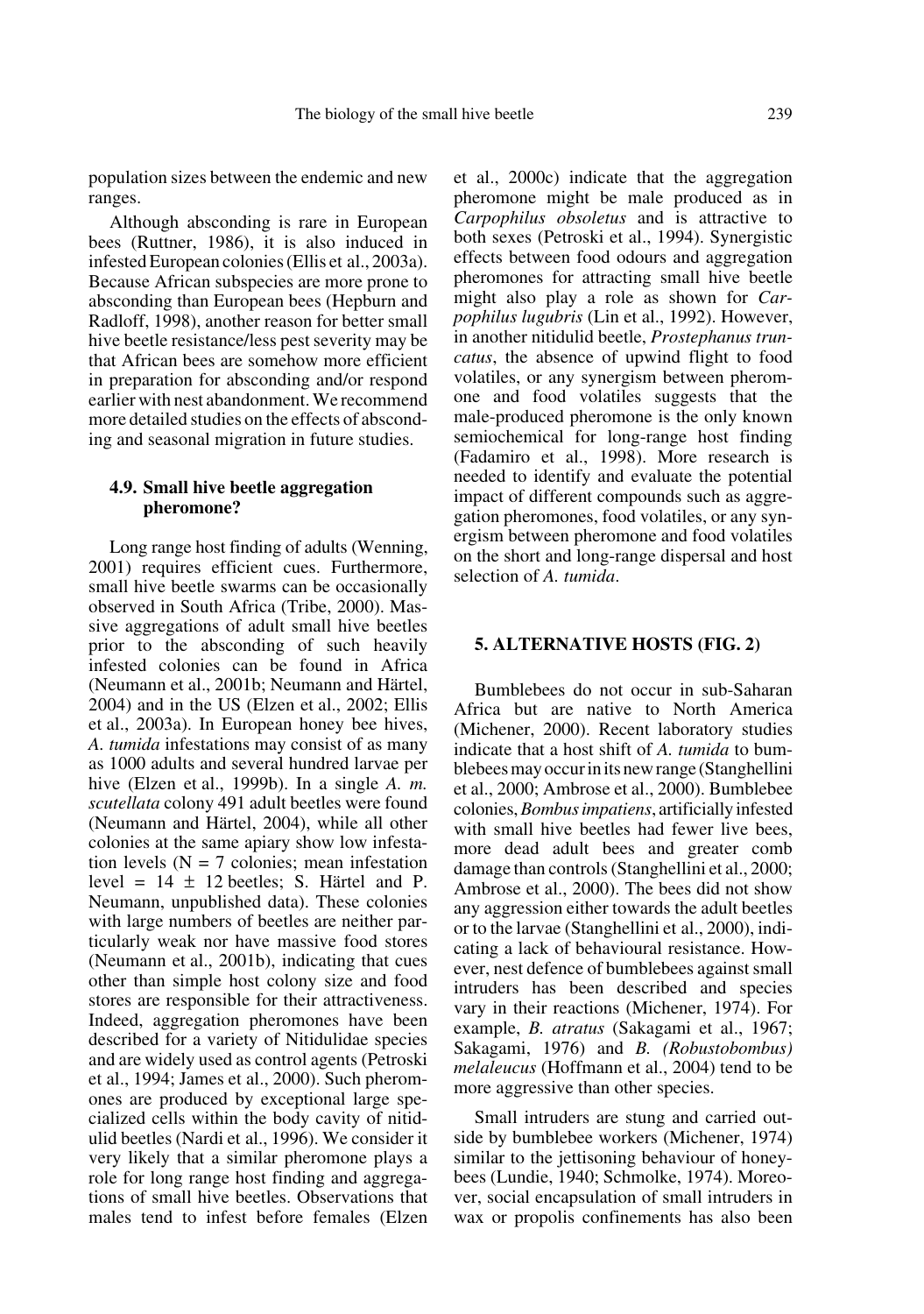described (Michener, 1974), but it is not known whether live intruders are also encapsulated. Colony defensiveness seems to be correlated with colony size, with smaller colonies being less defensive (Michener, 1974). Therefore, there might be considerable variance between bumblebee species and nests also with respect to small hive beetle resistance. More detailed studies on a variety of species and on a range of colony sizes are required to evaluate the susceptibility of bumblebees towards small hive beetle infestations.

Nevertheless, a new generation of small hive beetle was produced from adult to adult in each of the *B. impatiens* units which were held on soil (Stanghellini et al., 2000; Ambrose et al., 2000). Therefore, small hive beetles are in principle able to complete an entire life cycle in association with bumblebees. However, it is unclear whether adult beetles are able to find bumblebee colonies in the wild. We suggest bait trap studies (Elzen et al., 2000c) and studies of adjacent honeybee and bumblebee colonies (Whitfield and Cameron, 1993) to evaluate whether bumblebee colonies are attractive for adult beetles.

## **6. DISCUSSION**

The introduction of *A. tumida* in areas as far from its endemic range as North America and Australia illustrates the high anthropogenic transportation potential of this parasite. However, it appears difficult to trace back the actual transport mechanism into specific areas, especially if introduction is only detected after secondary spread. The small hive beetle is thought to have been transported to the USA aboard ship in 1996 (Wenning, 2001), because it first appeared near a major harbour (Hood, 2000). Successful alternate feeding on fruits suggests that the beetles may be transported on fruits (Ellis et al., 2002c). However, fruit shipments are usually subject to intensive quarantine and small hive beetles have not yet been detected in such shipments. It seems plausible to assume that the import of package bees, honeybee and bumblebee colonies, queens, hive equipment and or even soil (Brown et al., 2002) constitute potential invasion pathways of the small hive beetle. Nevertheless, at the current state of evidence it is still unclear how small hive beetles actually reached Australia and the US. The migratory nature of beekeeping is probably the greatest contributor of small hive beetle transmission within its new ranges (US: Delaplane, 1998; Australia: M. Duncan, personal communication). Nevertheless, natural dispersal mechanisms may also considerably contribute. Thus, the small hive beetle most likely constitutes an example of a biological invasion that involves multiple dispersal processes such as long-range transport, migratory beekeeping and natural dispersal abilities. The pattern of small hive beetle spread is probably dominated by long-distance jump dispersal as in Argentine ants (Suarez et al., 2001). Detailed data and comparative studies on the invasion dynamics in the new ranges seem necessary to evaluate the contribution of individual processes to the spread of *A. tumida* and to improve the predictive power of future modelling efforts. Such studies are however still lacking.

The environmental requirements of the small hive beetle are readily met within a large range of the distribution of *A. mellifera* both in terms of survival and completion of its life cycle (Brown et al., 2002). Indeed, small hive beetles can establish populations in temperate regions (e.g. Ohio, Evans et al., 2003) due to their overwintering capacity. The requirement for lighter sandy soils during pupation can also be met within many areas (Brown et al., 2002). Thus, it is likely that, if introduced, the small hive beetle would swiftly become established in most of the range of the Western honeybee with major implications for apiculture. Also, the ability of small hive beetles to heavily infest the protected environment of honey houses may allow severe economic damage in any location worldwide.

A variety of control methods has been developed and discussed (e.g. Baxter et al., 1999; Ellis et al., 2002a; Elzen et al., 1999b; Hood, 1999b, 2000; Lafrèniere, 2000; Mostafa and Williams, 2000; Park et al., 2002 among others). They range from prevention through sanitation in apiaries and honey houses (Thomas, 1998), over trapping of larvae using fluorescent lights and adult beetles using nucleus hives (Sanford, 1998; Elzen et al., 1999b) to chemical control in the hive (Elzen et al., 1999b) and insecticide treatment of soil (Baxter et al.,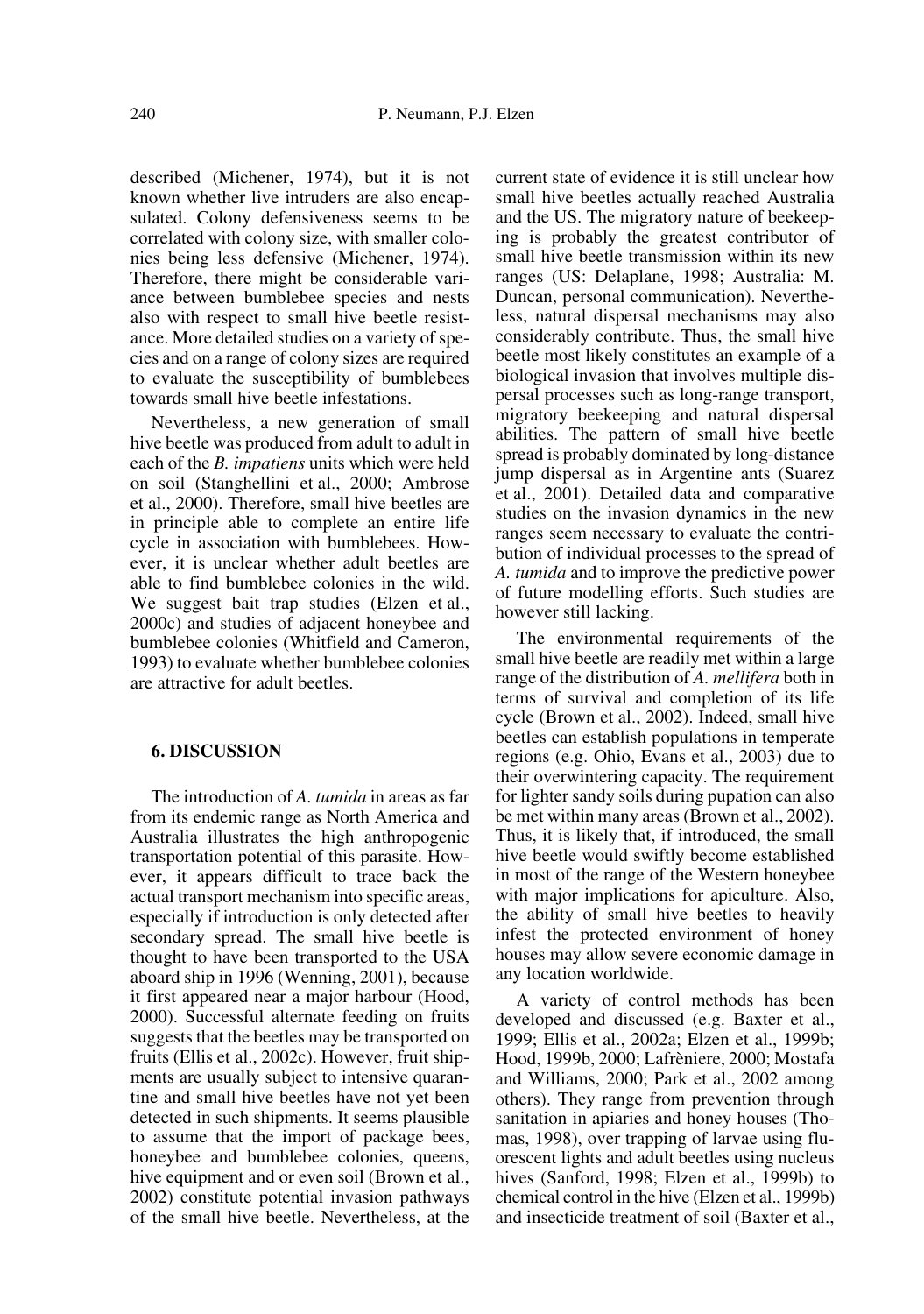1999; Lafrèniere, 2000). However, as in the case of *Varroa destructor* Trueman and Anderson, resistant strains may develop (Spreafico et al., 2001). Thus, the development of sustainable control methods seems desirable to avoid resistance to chemical treatments in the long run (e.g. pheromone trapping, biological control agents or breeding of resistant strains). In general, small hive beetle control should not overlook the control of other honeybee pests and vice versa. For example, grease/antibiotic patties used to control American foulbrood seem to worsen small hive beetle infestations because larvae readily accept the patties as food (Westervelt et al., 2001; Elzen et al., 2002).

The development of efficient control methods is likely for managed honeybees sooner or later, but appears difficult for wild bee populations. Thus, once established, small hive beetles may also pose a serious threat to wild bee populations with potential drastic ecological consequences. Several nitidulid species have a close association with social insects other than honeybees (Morse, 1998), e.g. Lundie (1940), reported about *Brachypeplus* species (*B. autitus*, *B. planus*, and *B. meyricki*) associated with stingless bees of the genus *Trigona*. Given that bumblebees may actually serve as an alternative host in nature and resistance is low (Stanghellini et al., 2000; Ambrose et al., 2000), small hive beetles may cause severe damage to bumblebee populations. Other bee species may also serve as alternative hosts (e.g. *Apis cerana*). Indeed, the reciprocal host shift of parasitic *V. destructor* mites from *A. cerana* to *A. mellifera* has already proven to cause a global problem for apiculture and wild *A. mellifera* populations. However, there are differences when comparing *V. destructor* and the small hive beetle. In case of *V. destructor* an interspecific host shift has occurred between two species showing clear differences in their behaviour (e.g. hygienic behaviour) and nesting biology (e.g. drone cell construction). In case of the small hive beetle an intraspecific host shift has occurred between sympatric and non-sympatric host subspecies. Thus, rather quantitative differences seem to trigger resistance to this parasite (see Elzen et al., 2001) and breeding programs towards resistance may be more rewarding than in the case of *V. destructor*.

Several potential reasons may be responsible for the difference between pest severity in Africa, in the US and in Australia.

# **6.1. Different beekeeping techniques**

There are differences in beekeeping practices which may contribute to the damage caused by the small hive beetle. For example, African beekeepers tend to minimize the amount of honey stored in hives. However, no comparative data is available yet.

# **6.2. Differences between introduced small hive beetle populations**

The Australian small hive beetle populations seem to be genetically different from those in the US and so may not cause the same problems as in the US (D. Anderson, unpublished data). In this case one might expect a different beetle behaviour and/or reproductive potential in the US and Australia. Against this, small hive beetle behaviour appears to be very similar in the US and in Africa (Elzen et al., 2000b). Moreover, the small hive beetles found in North America are genetically very similar to beetles from Southern Africa (Evans et al., 2003). Thus, differences between beetle populations may explain divergent pest severity between Australia and the US but not between the US and Africa. However, detailed comparative studies on the behaviour and/or reproductive potential of small hive beetles in Africa and its new ranges are lacking.

#### **6.3. Enemy release hypothesis**

Invasive species such as the small hive beetle might have escaped from important parasites, predators or pathogens that limit populations in their native ranges (Keane and Crawley, 2002) and release from such enemies has been implicated in the success of invasive species (Huffaker and Messenger, 1997). Indeed, an average invasive species has more parasites in its native region than in the new range (Torchin et al., 2003). This point is entirely unclear because neither small hive beetle parasites nor pathogens have been found yet.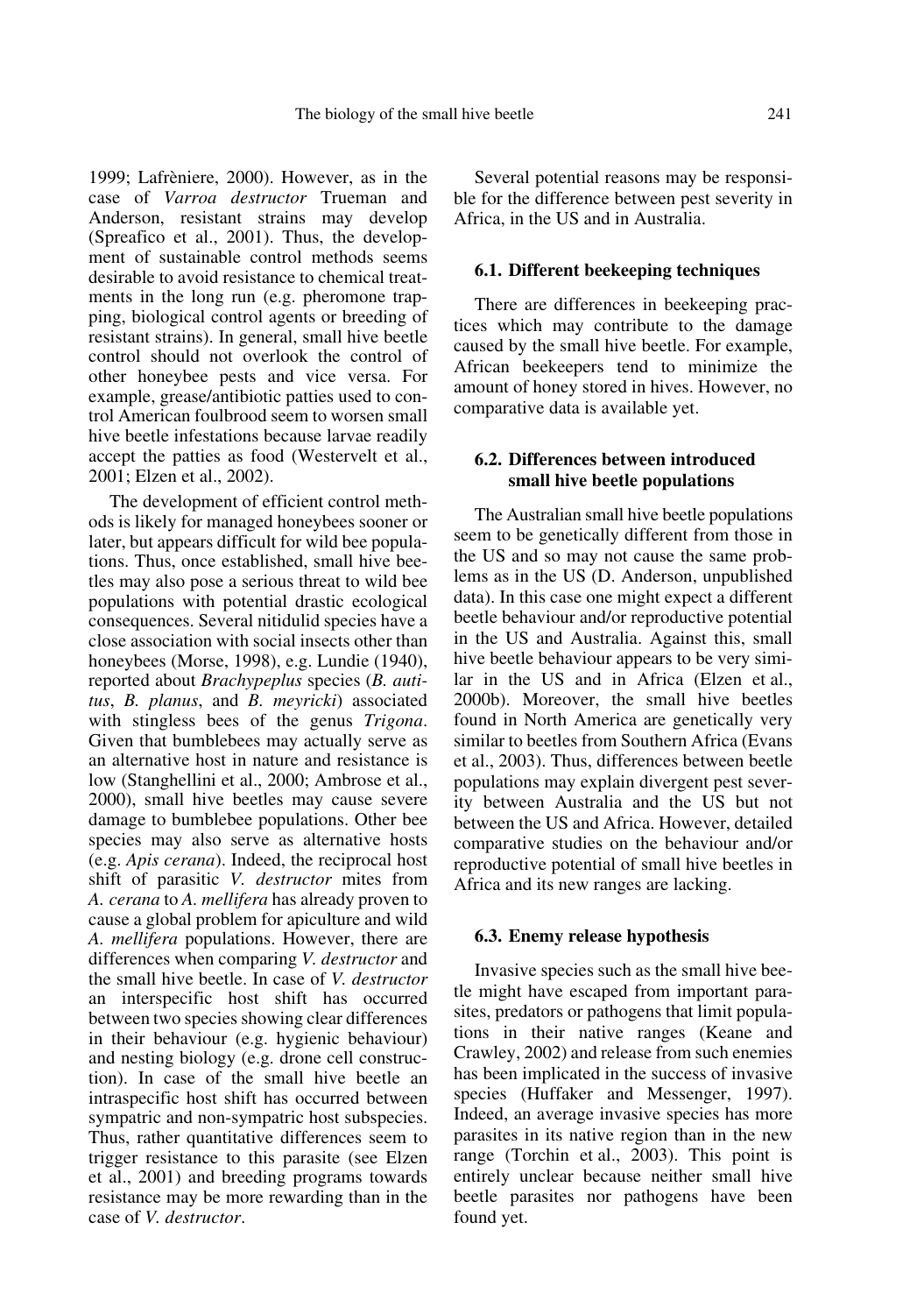## **6.4. Climatic differences**

The number of beetle generations per year in temperate regions is likely to be smaller than in South Africa (five generations; Lundie, 1940) because temperature has an effect on beetle developmental time (Schmolke, 1974; Neumann et al., 2001a). Thus, pest severity may be less too due to smaller beetle population sizes (see 6.6. below). However, this has not been investigated yet. Very dry conditions may also limit beetle reproduction in its new ranges (Australia: M. Duncan, personal communication; Egypt: A.M. Mostafa, personal communication). Thus, similar to Africa, where successful reproduction of the small hive beetle can be enhanced by hot and humid conditions (Swart et al., 2001), climatic differences may play a key role in damage because small hive beetle population growth is smaller (see 6.6. below). This point may explain differences in pest severity between the US and Australia/Egypt but not between the US and Africa. However, the underlying reasons are still unclear and need further investigation.

#### **6.5. Different strains of honeybees**

Differences in African vs. European honeybee subspecies are numerous (see above). Therefore, we regard it as most likely that this is the major factor contributing to the different impact of small hive beetles on populations of African honeybees in Africa and European honeybees in the US. However, the bees which are apparently less affected in Australia are *A. m. ligustica* (M. Duncan, personal communication), one of the predominant subspecies in the US (Schiff and Sheppard, 1995). Unless there are differences between Australian and US *A. m. ligustica* strains with respect to beetle resistance, this points in the direction that other factors are important for the apparent differences in beetle damage between Australia and the US.

In the US, the invasion of the Africanized honeybee may prove to be an advantage at least with regard to small hive beetle resistance because Africanized bees are likely to be resistant towards the small hive beetle. However, to our knowledge, the small hive beetle is not yet found in South America. Thus, Africanized bees have not encountered this parasite since their introduction to South America in 1956 (Kerr, 1957) and some resistance might have been lost.

Managed European honeybee populations are under strong selection pressures due to intense breeding over the past centuries. Traits such as absconding, aggression and abundant propolis usage have been selected against, which are undesirable from a beekeeping perspective but may trigger small hive beetle resistance. Therefore, the low resistance of managed European honeybees may not necessarily reflect actual susceptibility of wild European honeybee populations. It is possible that the susceptibility of managed European honeybees in the US, is a result of efficient breeding efforts in the past. This hypothesis remains to be tested with feral/wild colonies of European honeybee subspecies.

## **6.6. Different densities of small hive beetle populations**

One potential reason, why Australia have had little small hive beetle damage so far, might be that it has only been there long enough to establish moderate numbers of adults in hives (M. Duncan, personal communication). So, it might well be that the beetle populations will need some time to build up to a certain size before serious damage occurs (D. Anderson [CSIRO], M. Duncan, personal communications). In this case one might expect more severe problems in Australia in the nearby future when small hive beetle populations have build up. The higher mobility of African bees, in particular seasonal migration (see above), may also contribute to smaller parasite population sizes and consequent minor pest severity in Africa.

We conclude that at the current state of evidence it appears premature to decide which of these factors is important for the differences between beetle damage in the US and Australia. However, the differences between the US and Africa most likely result from behavioural differences between African and European subspecies, unless massive host shifts occur in the new range or unless important small hive beetle pests/parasites have not been identified yet. The known behaviours, which are probably involved in small hive beetle resistance of African bees, such as absconding (Hepburn et al.,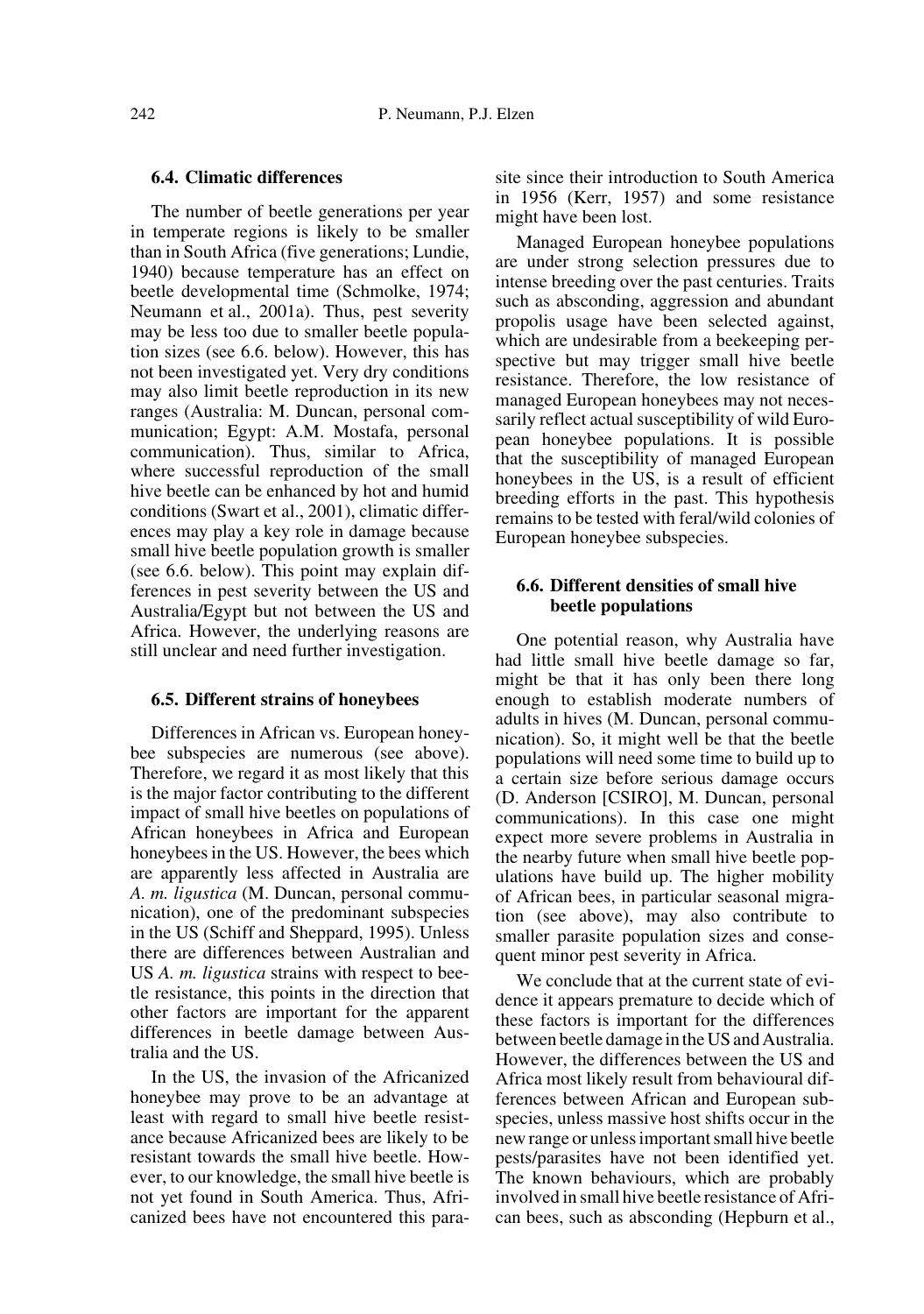1999), aggression (Elzen et al., 2001) and social encapsulation (Neumann et al., 2001b) also occur in susceptible populations of European honeybees (Ellis et al., 2003a, b, c). Therefore, it is obvious that the susceptibility of European bees is not due to a lack of behavioural resistance mechanisms. Resistance of African bees is probably due to quantitative differences in a series of behaviours such as absconding, aggression, removal of beetle eggs and larvae and social encapsulation. It is likely that general adaptations to higher predation and parasite loads are responsible for the apparent resistance of African honeybees rather than specific adaptations towards the small hive beetle. For example, African bees are in general more aggressive than European subspecies (Hepburn and Radloff, 1998). However, many of the behavioural mechanisms have only been qualitatively described, have not been tested in comparative studies between African and European bees or may even simply be unknown. Moreover, very important basic features like the number of beetle offspring per colony in the US and Africa and levels of infestation of African and European host populations have not been rigorously quantified yet. Therefore, more comparative studies between parasite and host populations in Africa, Australia and in the US are urgently required. In general, we still have a fragmentary knowledge of the small hive beetle, creating demand for more research in all areas of its biology. Joint research efforts of the scientific community seem necessary in the nearby future, because *A. tumida* has the potential to become a serious global problem for apiculture and natural bee populations.

## **ACKNOWLEDGEMENTS**

We wish to thank S. Härtel, H.R. Hepburn, F.B. Kraus, H.M.G. Lattorff, R.F.A. Moritz, S. Schneider, H. Schlüns and S. Spiewok for stimulating discussions and/or valuable comments on earlier versions of the manuscript. M. Beekman, L. Cook, S. Härtel, H.R. Hepburn, M.F. Johannsmeier and B. Schricker provided unpublished information. We are particularly grateful to D. Anderson, P. Boland, M. Duncan, A.M. Mostafa and J. Pettis for detailed updates on the current small hive beetle situation in Australia, Egypt and in the US. Special thanks to P. Boland for kindly providing Figure 4. Financial support was granted by an Emmy Nöther fellowship of the DFG to P. Neumann.

**Résumé** – **Biologie du Petit Coléoptère des ruches (***Aethina tumida***, Coleoptera : Nitidulidae) : lacunes dans nos connaissances sur cette espèce invasive.** Le Petit Coléoptère des ruches (PCR), parasite relativement anodin des abeilles domestiques africaines, est indigène en Afrique sud-saharienne (Fig. 1). Dans son aire naturelle de répartition la reproduction du PCR se limite principalement aux colonies faibles ou malades et aux nids récemment abandonnés. (Fig. 2). Il est par contre capable de se reproduire dans des colonies européennes fortes (Fig. 2) et peut alors causer de gros dégâts dans les populations des sous-espèces européennes, comme c'est le cas par exemple aux États-Unis depuis 1998 (Fig. 3). Il a même été trouvé en Égypte (2000) et en Australie (2002, Fig. 4). En Australie les dégâts semblent jusqu'à présent limités, mais les raisons de cet état de fait restent obscures. Le PCR peut hiverner dans le grappe d'abeilles et donc s'établir sous des latitudes de climat tempéré. Il peut utiliser les fruits comme source alternative de nourriture , ce qui n'a été pourtant à ce jour montré qu'au laboratoire. La résistance des abeilles africaines à l'infestation par le PCR repose probablement sur des différences quantitatives dans de nombreux types de comportements, tels que l'agression, l'élimination des œufs et des larves du coléoptère, l'encapsulation sociale ainsi que l'essaimage non lié à la reproduction. Le PCR présente une gamme de contre-mesures telles que se laisser tomber du rayon, s'enfuir, se cacher, prendre des postures de défense et mimer la trophallaxie. Mais de nombreux mécanismes de défense ne sont pas encore suffisamment étudiés. Le PCR se propage avec efficacité (cf. son extension aux États-Unis, Fig. 3) et est susceptible d'utiliser dans les nouvelles régions des hôtes alternatifs (par ex. les bourdons en Amérique du Nord). Il a donc le potentiel de devenir un problème global pour l'apiculture et les populations naturelles d'abeilles. Nos connaissances actuelles étant encore très restreintes, il semble donc nécessaire de mener d'autres études comparatives sur les populations de petits coléoptères des ruches et d'abeilles domestiques en Afrique, en Australie et aux USA.

#### *Apis mellifera / Aethina tumida* **/ espèce invasive / Petit Coléoptère des ruches**

**Zusammenfassung** – **Die Biologie des kleinen Beutenkäfers (***Aethina tumida***, Coleoptera: Nitidulidae): Unsere Wissenslücken über eine invasive Art.** Der kleine Beutenkäfer ist ein relativ harmloser Parasit afrikanischer Honigbienen, der in Afrika südlich der Sahara heimisch ist (Abb. 1). Im natürlichen Verbreitungsgebiet ist die erfolgreiche Vermehrung des Käfers meist auf schwache oder kranke Völker und kürzlich verlassene Nester beschränkt (Abb. 2). Im Gegensatz dazu kann sich der Käfer auch in starken europäischen Völkern erfolgreich vermehren (Abb. 2). Er kann daher große Schäden in Populationen europäischer Unterarten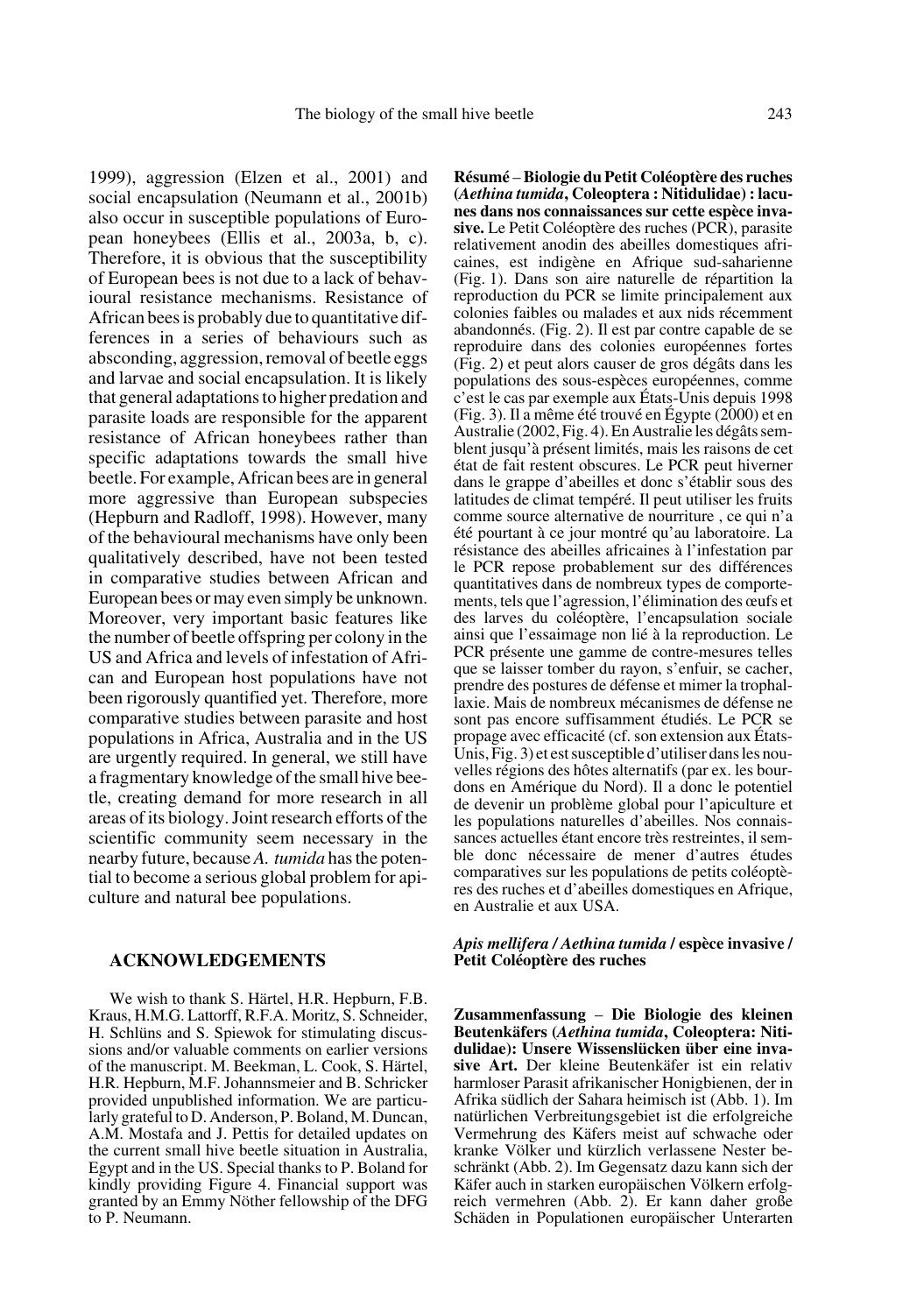verursachen, wie z.B. seit 1998 in den USA (Abb. 3). Der kleine Beutenkäfer wurde ebenfalls in Ägypten (2000) und Australien (2002, Abb. 4) gefunden. In Australien scheinen die Schäden bisher nur gering zu sein. Die Gründe hierfür sind jedoch bislang unklar. Der Beutenkäfer kann in der Wintertraube überwintern und somit in gemäßigten Breiten Populationen etablieren. Früchte können als alternative Nahrung dienen, was jedoch bisher nur in Laborversuchen gezeigt werden konnte. Die Resistenz afrikanischer Bienen gegenüber Infektionen mit dem Beutenkäfer beruht vermutlich auf quantitativen Unterschieden in mehreren Verhaltensweisen, wie z.B. Aggression, Entfernen von Eiern und Larven des Käfers, soziale Einkapselung sowie nicht reproduktivem Schwärmen. Die Käfer zeigen eine Reihe von Gegenmaßnahmen wie z.B. Fallenlassen von der Wabe, Flüchten, Verstecken, Verteidigungshaltung und trophallaktische Mimikry. Jedoch sind viele Resistenzmechanismen noch nicht ausreichend untersucht worden. Der kleine Beutenkäfer ist effizient in der Verbreitung (s. Ausbreitung in den USA, Abb. 3) und kann möglicherweise auch alternative Wirte in den neuen Verbreitungsgebieten nutzen (z.B. Hummeln in Nordamerika). Von daher hat der kleine Beutenkäfer das Potential, ein globales Problem für die Imkerei und natürliche Bienenpopulationen zu werden. Jedoch ist unser bisheriges Wissen über diesen Parasiten noch sehr gering. Weitere vergleichende Untersuchungen an Käferund Bienenpopulationen in Afrika, Australien und den USA erscheinen daher dringend notwendig.

#### *Apis mellifera* **/** *Aethina tumida /* **Honigbiene / invasive Art / kleiner Beutenkäfer**

## **REFERENCES**

- Adjare S.O. (1990) Beekeeping in Africa, FAO, Rome, Italy.
- Ambrose J.T., Stanghellini M.S., Hopkins D.I. (2000) A scientific note on the threat of small hive beetles (*Aethina tumida* Murray) to bumble bees (*Bombus* sp.) colonies in the United States, Apidologie 31, 455–456.
- Anderson R.H., Buys B., Johannsmeier M.F. (1983) Beekeeping in South Africa, Bulletin No. 394, Department of Agriculture, Pretoria, South Africa.
- Animal Health Australia (2003) Small Hive Beetle National Management Plan. Animal Health Australia Council Ltd, Deakin ACT, 2600, Australia, ACN071890956, p. 17.
- Aurelien R.F. (adapté Collart E.) (1950) Manuel d'Apiculture, Service de l'Agriculture, Léopoldville (Kinshasha), Democratic Republic of Congo.
- Baxter J.R., Elzen P.J., Westervelt D., Causey D., Randall C., Eischen F.A., Wilson W.T. (1999) Control of the small hive beetle, *Aethina tumida*, in package bees, Am. Bee J. 139, 792–793.
- Brown M.A., Thompson H.M., Brew M. (2002) Risks to UK beekeeping from the parasitic mite *Tropilaelaps clareae* and the small hive beetle, *Aethina tumida*, Bee World 83, 151–164.
- Castagné J.B. (1983) L'apiculture au Congo-Brazzaville, Bull. Tech. Apic. 10, 197–208.
- Clauss B. (1992) Bees and Beekeeping in the north western Province of Zambia, Mission Press, Ndola, Zambia.
- Corkins C.L. (1930) The metabolism of the honey bee colony during winter, Bull. Wyoming Agric. Exp. Station 175, 1–54.
- Delaplane K.S. (1998) The small hive beetle, *Aethina tumida*, in the Southeast, Am. Bee J. 138, 884– 885.
- Dubois L., Collart E. (1950) L'Apiculture au Congo Belge et au Ruanda-Urundi, Ministère des Colonies. Direction de L'Agriculture, de l'Élevage et de la Colonisation, Bruxelles, Belgium.
- Eischen F.A., Westervelt D., Randall C. (1999) Does the small hive beetle have alternate food sources? Am. Bee J. 139, 125.
- Ellis J.D., Delaplane K.S., Hepburn H.R., Elzen P.J. (2002a) Controlling small hive beetles (*Aethina tumida* Murray) in honey bee (*Apis mellifera*) colonies using a modified hive entrance, Am. Bee J. 142, 288–290.
- Ellis J.D., Delaplane K.S., Hood W.M. (2002b) Small hive beetle (*Aethina tumida* Murray) weight, gross biometry, and sex proportion at three locations in the south-eastern United States, Am. Bee J. 142, 520–522.
- Ellis J.D., Neumann P., Hepburn H.R., Elzen P.J. (2002c) Longevity and reproductive success of *Aethina tumida* (Coleoptera: Nitidulidae) fed different natural diets, J. Econ. Entomol. 95, 902– 907.
- Ellis J.D., Pirk C.W.W., Hepburn H.R., Kastberger G., Elzen P.J. (2002d) Small hive beetles survive in honeybee prisons by behavioural mimicry, Naturwissenschaften 89, 326–328.
- Ellis J.D., Hepburn H.R., Delaplane K., Neumann P., Elzen P.J. (2003a) The effects of adult small hive beetles, *Aethina tumida* (Coleoptera: Nitidulidae), on nests and flight activity of Cape and European honey bees (*Apis mellifera*), Apidologie 34, 399–408.
- Ellis J.D., Holland A.J., Hepburn H.R., Neumann P., Elzen P.J. (2003b) Cape (*Apis mellifera capensis*) and European (*Apis mellifera*) honey bee guard age and duration of guarding small hive beetles (*Aethina tumida*), J. Apic. Res. 42, 32–34.
- Ellis J.D., Hepburn H.R., Ellis A.M., Elzen P.J. (2003c) Social encapsulation of small hive beetles (*Aethina tumida* Murray) by European honeybees (*Apis mellifera* L.), Insectes Soc. 50, 286– 291
- Elzen P.J., Baxter J.R., Westervelt D., Randall C., Cutts L., Wilson W., Eischen F.A., Delaplane K.S., Hopkins D.I. (1999a) Status of the small hive beetle in the US, Bee Cult. 127, 28–29.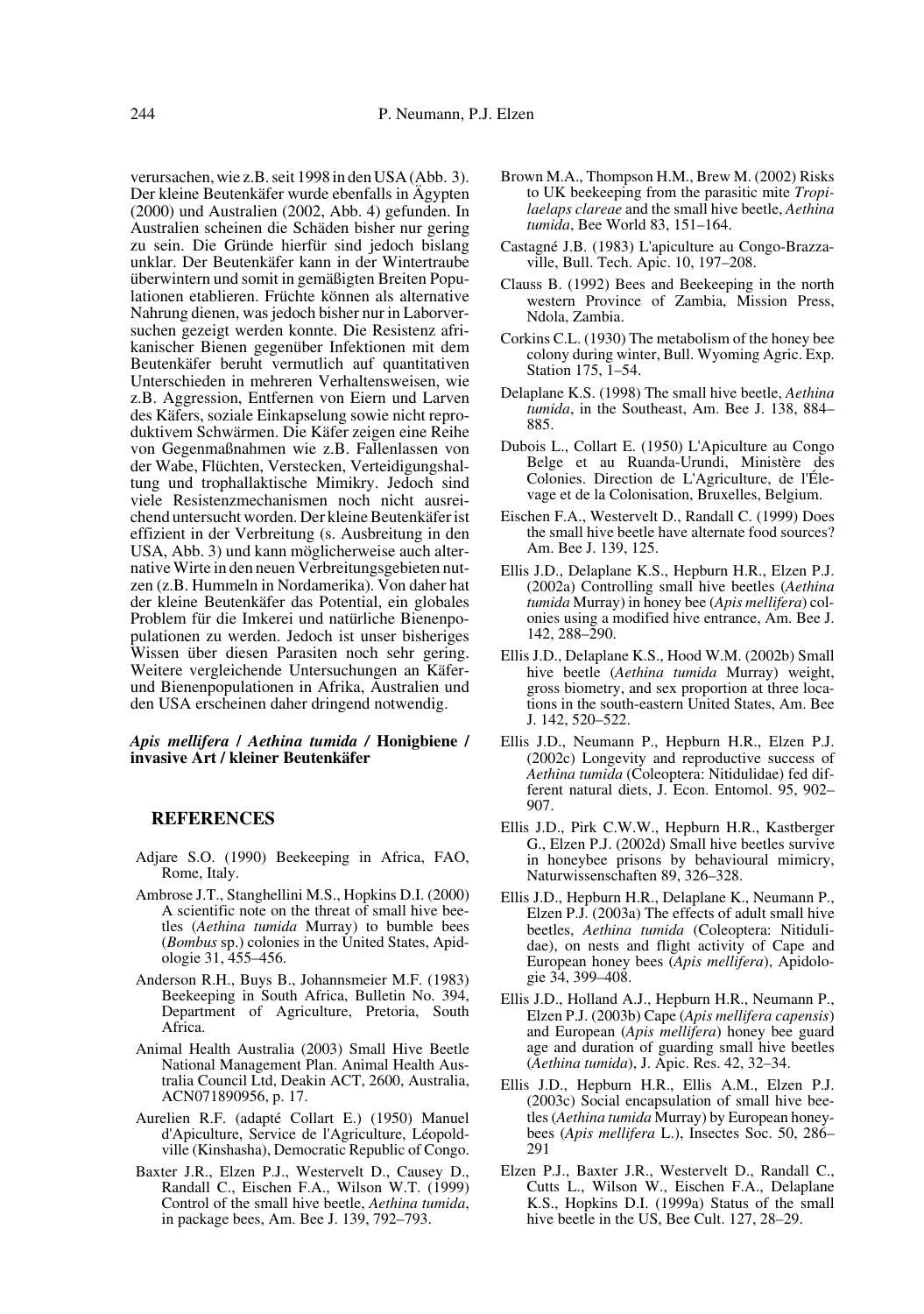- Elzen P.J., Baxter J.R., Westervelt D., Randall C., Delaplane K.S., Cutts L., Wilson W.T. (1999b) Field control and biology studies of a new pest species, *Aethina tumida* Murray (Coleoptera, Nitidulidae) attacking European honey bees in the Western hemisphere, Apidologie 30, 361–366.
- Elzen P.J., Baxter J.R., Allsopp M. (2000a) Small hive beetle experiences in South Africa, Bee Cult. 128, 56.
- Elzen P.J., Baxter J.R., Neumann P., Solbrig A.J., Pirk C.W.W., Hoffmann W.R.E., Hepburn H.R. (2000b) Observations on the small hive beetle in South Africa, Am. Bee J. 140, 304.
- Elzen P.J., Baxter J.R., Westervelt D., Randall C., Wilson W.T. (2000c) A scientific note on observations of the small hive beetle, *Aethina tumida* Murray (Coleoptera, Nitidulidae) in Florida, USA, Apidologie 31, 593–594.
- Elzen P.J., Baxter J.R., Neumann P., Solbrig A.J., Pirk C.W.W., Hepburn H.R., Westervelt D., Randall C. (2001) Behavior of African and European subspecies of *Apis mellifera* toward the small hive beetle, *Aethina tumida*, J. Apic. Res. 40, 40–41.
- Elzen P.J., Westervelt D., Ellis J.D., Hepburn H.R., Neumann P. (2002) Method of application of tylosin, an antibiotic for American foulbrood control, with effects on small hive beetle (Coleoptera: Nitidulidae) populations, J. Econ. Entomol. 95, 1119–1122.
- Evans J.D., Pettis J., Shimanuki H. (2000) Mitochondrial DNA relationships in an emergent pest of honey bees: Aethina tumida (Coleoptera: Nitidulidae) from the United States and Africa, Ann. Entomol. Soc. Am. 93, 415–420.
- Evans J.D., Pettis J., Hood W.M., Shimanuki H. (2003) Tracking an invasive honey bee pest: mitochondrial DNA variation in North American small hive beetles, Apidologie 34, 103–109.
- Fadamiro H.Y., Gudrups I., Hodges R.J. (1998) Upwind flight of *Prostephanus truncatus* is mediated by aggregation pheromone but not food volatiles, J. Stored Products Res. 34, 151–158.
- Flügge A.M. (2001) General physiological investigations of the small hive beetle, *Aethina tumida* M., a parasite of honeybees *Apis mellifera*, MSc thesis, FU Berlin, Germany.
- Gates B.N. (1914) The temperature of the honeybee colony, Bull. USDA 96, 1–29.
- Gorenz A.M. (1964) A start in bee-keeping in Ghana, Ghana Fmr 8, 108–114.
- Habeck D.H. (2002) Nitidulidae, in: Arnett R.H., Thomas M.C., Skelley P.E., Frank J.H. (Eds.), American Beetles, Vol. 2, CRC Press, Boca Raton, pp. 311–315.
- Hänfling B., Kollmann J. (2002) An evolutionary perspective of biological invasions, Trends Ecol. Evol. 17, 545–546.
- Hepburn H.R., Radloff S.E. (1998) Honeybees of Africa, Springer Verlag, Berlin, Heidelberg, New York.
- Hepburn H.R., Reece S., Neumann P., Moritz R.F.A., Radloff S.E. (1999) Absconding in honeybees (*Apis mellifera*) in relation to queen status and mode of reproduction, Insectes Soc. 46, 323–326.
- Hoffmann W.R.E., Torres A., Neumann P. (2004) A scientific note on the nest and colony development of the Neotropical bumble bee *Bombus (Robustobombus) melaleucus*, Apidologie 35, 339–340.
- Hood W.M. (1999a) Small hive beetle, Clemson University Entomology Information Series; Clemenson, South Carolina, USA: EIIS/AP-2 (revised), 4 p.
- Hood W.M. (1999b) Small hive beetle, Clemson University Cooperative Extension Service, http:// entweb.clemson.edu/caps/pestalrt/smhvbt/smhvbt.htm (checked on 30 March 2004).
- Hood W.M. (2000) Overview of the small hive beetle *Aethina tumida* in North America, Bee World 81, 129–137.
- Hood W.M. (2001) Small hive beetle, *Aethina tumida*, control in North America, in: Abstracts of the 37th Int. Apic. Congr., p. 40.
- Huffaker C., Messenger P. (1997) Theory and practice of biological control, Environ. Entomol. 26, 373.
- James D.G., Faulder R.J., Vogele B., Moore C.J. (2000) Pheromone-trapping of *Carpophilus* spp. (Coleoptera: Nitidulidae) in stone fruit orchards near Gosford, New South Wales: Fauna, seasonality and effect of insecticides, Aust. J. Entomol. 39, 310–315.
- Keane R.M., Crawley M.J. (2002) Exotic plant invasions and the enemy release hypothesis, Trends Ecol. Evol. 17, 164–170.
- Kerr W.E. (1957) lntroducao de abelhas africanas no Brasil, Brasil Apic. 3, 211–213.
- Korst P.J.A.M., Velthuis H.H.W. (1982) The nature of trophallaxis in honeybees, Insectes Soc. 29, 209–221.
- Lafrèniere R. (2000) The small hive beetle: *Aethina tumida* Murray (Coleoptera: Nitidulidae), http:// www.honeycouncil.ca/users/folder.asp?FolderID= 1105 (checked on 30 March 2004).
- Lepissier J. (1968) L'Apiculture en République Centrafricaine, Ministère du Développement, Bangui, Central African Republic.
- Lin H.C., Phelan P.L., Bartelt R.J. (1992) Synergism between synthetic food odours and the aggregation pheromone for attracting *Carpophilus lugubris* in the field, Environ. Entomol. 21, 156–159.
- Lundie A.E. (1940) The small hive beetle *Aethina tumida*, Sci. Bull. 220, Dept. Agric. Forestry, Government Printer, Pretoria, South Africa.
- Lundie A.E. (1951) The principal diseases and enemies of honey bees, S. Afr. Bee J. 26, 15–16.
- Lundie A.E. (1952a) The principal diseases and enemies of honey bees, S. Afr. Bee J. 27, 9.
- Lundie A.E. (1952b) The principal diseases and enemies of honey bees, S. Afr. Bee J. 27, 13–15.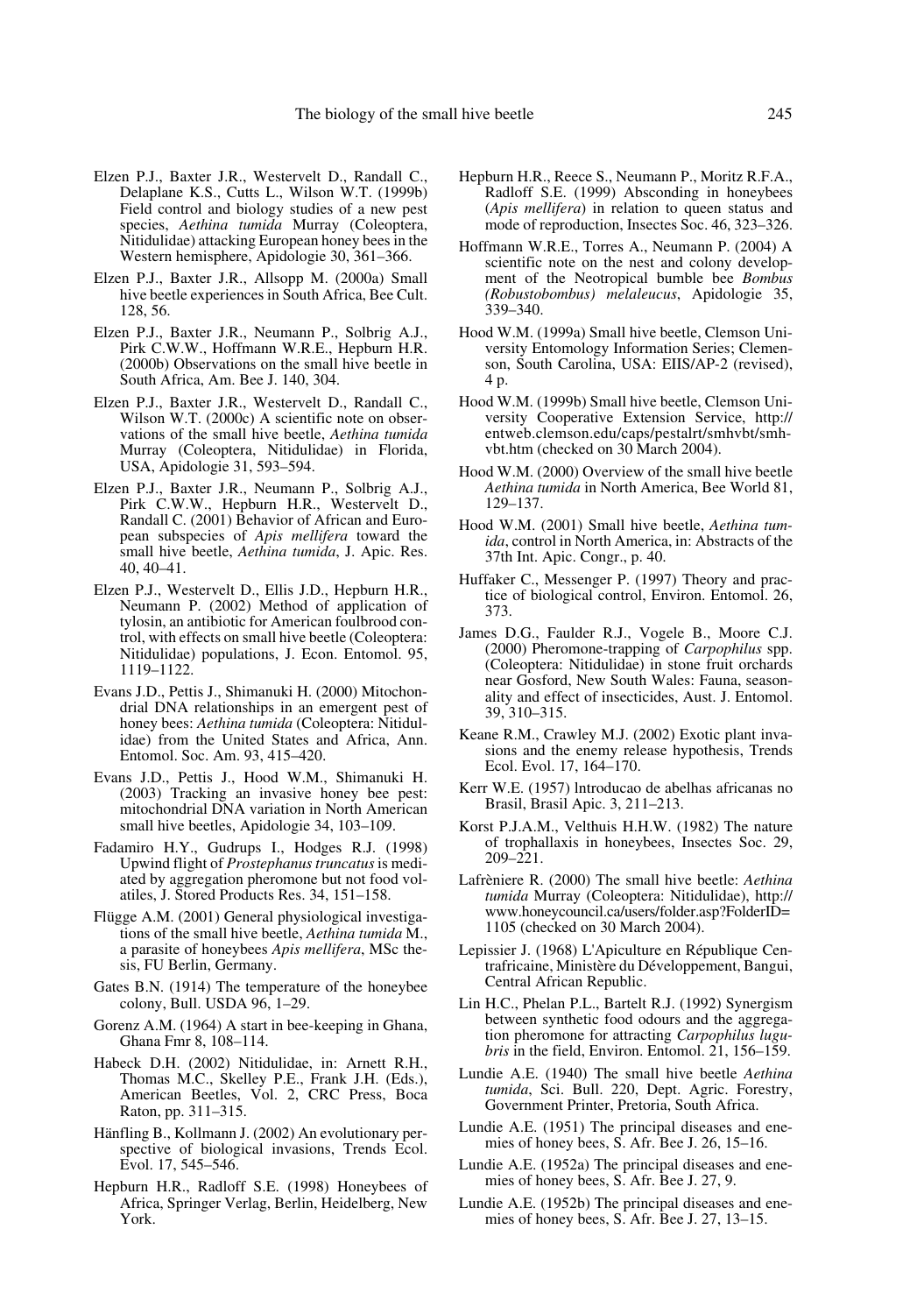- May A.F. (1969) Beekeeping, Haum, Cape Town, South Africa.
- Michener C.D. (1974) The social behaviour of the bees, Harvard University Press, Cambridge.
- Michener C.D. (2000) The bees of the world, The Johns Hopkins University Press, Baltimore Maryland.
- Moritz R.F.A., Kryger P. (1994) Self organisation of circadian rhythms in groups of honeybees (*Apis mellifera* L.), Behav. Ecol. Sociobiol. 34, 211– 215.
- Morse R. (1998) Nitidulids, Bee Cult. 126, 17.
- Mostafa A.M., Williams R.N. (2000) New record of the small hive beetle in Egypt and notes on its distribution and control, Bee World 83, 99–108.
- Murray A. (1867) List of Coleoptera received from Old Calabar, Ann. Magazine Nat. Hist., London 19, 167–179.
- Mutsaers M. (1991) Bees in their natural environment in South-western Nigeria, Niger. Field 56, 3–18.
- Nardi J.B., Dowd P.F., Bartelt R.J. (1996) Fine structure of cells specialized for secretion of aggregation pheromone in a nitidulid beetle *Carpophilus freemani* (Coleoptera: Nitidulidae), Tissue and Cell 28, 43–52.
- N'diaye M. (1974) L'apiculture au Sénégal, PhD thesis, University of Dakar, Dakar, Senegal.
- Neumann P., Härtel S. (2004) Removal of small hive beetle (*Aethina tumida* Murray) eggs and larvae by African honeybee colonies (*Apis mellifera scutellata* Lepeletier), Apidologie 35, 31–36.
- Neumann P., Pirk C.W.W., Hepburn H.R., Elzen P.J., Baxter J.R. (2001a) Laboratory rearing of small hive beetles *Aethina tumida* (Coleoptera: Nitidulidae), J. Apic. Res. 40, 111–112.
- Neumann P., Pirk C.W.W., Hepburn H.R., Solbrig A.J., Ratnieks F.L.W., Elzen P.J., Baxter J.R. (2001b) Social encapsulation of beetle parasites by Cape honeybee colonies (*Apis mellifera capensis* Esch.), Naturwissenschaften 88, 214–216.
- Ntenga G. (1970) Annual report of the beekeeping section for the year 1970, Ministry of Natural Resources, Dar-es-Salaam, Tanzania.
- Ntenga G.M., Mugongo B.Y. (1991) Honey Hunters and Beekeepers, Swedish University of Agricultural Sciences, Uppsala, Sweden.
- Park A.L., Pettis J.S., Caron D.M. (2002) Use of household products in the control of small hive beetle larvae and salvage of treated combs, Am. Bee J. 142, 439–442.
- Pettis J., Shimanuki H. (2000) Observations on the small hive beetle, *Aethina tumida*, Murray, in the United States, Am. Bee J. 140, 152–155.
- Petroski R.J., Bartelt R.J., Vetter R.S. (1994) Maleproduced aggregation pheromone of *Carpophilus obsoletus* (Coleoptera, Nitidulidae), J. Chem. Ecol. 20, 1483–1493.
- Phokedi K.M. (1985) Apiculture and its problems in Botswana, in: Proceedings of the 3rd International Conference on Apiculture in Tropical Climates, Nairobi, Kenya, pp. 64–65.
- Ribbands C.R. (1953) The behaviour and social life of honeybees, Bee Research Association Limited, London, UK.
- Roberts E. (1971) A survey of beekeeping in Uganda, Bee World 52, 57–67.
- Rosário Nunes J.F., Tordo G.C. (1960) Prospecções e ensaios experimentais apicolas em Angola, Junta de Investigacoes do Ultramar, Lisboa, Portugal.
- Ruttner F. (1986) Geographical variation and classification, in: Rinderer T.E. (Ed.), Bee genetics and breeding, Academic Press Orlando, Florida, pp. 23–56.
- Sakagami S.F. (1976) Specific differences in the bionomic characters of bumblebees, A comparative review, J. Fac. Sci. Hokkaido Univ. Zool. 20, 390–447.
- Sakagami S.F., Akahira Y., Zucchi R. (1967) Nest architecture and brood development in a neotropical bumblebee, *Bombus atratus*, Insectes Soc. 14, 389–413.
- Sanford M.T. (1998) *Aethina tumida*: a new beehive pest in the Western hemisphere, Apis 16, 1–5.
- Sanford M.T. (2002) University of Florida Department of Entomology and Nematology: Featured Creatures, http://creatures.ifas.ufl.edu/misc/bees/ small\_hive\_beetle.htm (checked on 30 March 2004).
- Schiff N.M., Sheppard W.S. (1995) Genetic Analysis of Commercial Honey Bees (Hymenoptera: Apidae) from the Southeastern United States, J. Econ. Entomol. 88, 1216–1220.
- Schmolke M.D. (1974) A study of *Aethina tumida*: the small Hive Beetle, Project Report, University of Rhodesia, p. 178.
- Smart L.E., Blight M.M. (2000) Response of the pollen beetle, *Meligethes aneus*, to traps baited with volatiles from oilseed rape, *Brassica napus*, J. Chem. Ecol. 26, 1051–1064.
- Smith F.G. (1960) Beekeeping in the Tropics, Longmans, London, UK.
- Solbrig A.J. (2001) Interactions between the South African honeybee *Apis mellifera capensis* Esch. and the small hive beetle *Aethina tumida*, MSc thesis FU Berlin, Germany.
- Spreafico M., Eördegh F.R., Bernadinelli I., Colombo M. (2001) First detection of strains of *Varroa destructor* resistant to coumaphos, Results of the laboratory test trials, Apidologie 32, 49–55.
- Stanghellini M.S., Armbrose J.T., Hopkins D.I. (2000) Bumble bee colonies as potential alternative hosts for the small hive beetle (*Aethina tumida* Murray), Am. Bee J. 140, 71–75.
- Suarez A.V., Holway D.A., Case T.J. (2001) Patterns of spread in biological invasions dominated by long-distance jump dispersal: insights from Argentine ants, Proc. Natl. Acad. Sci. (USA) 89, 1095–1100.
- Svensson B. (1984) Beekeeping in the Republic of Guiné-Bissau and the Possibilities for its Modernization, Swedish University of Agricultural Sciences, Uppsala, Sweden.